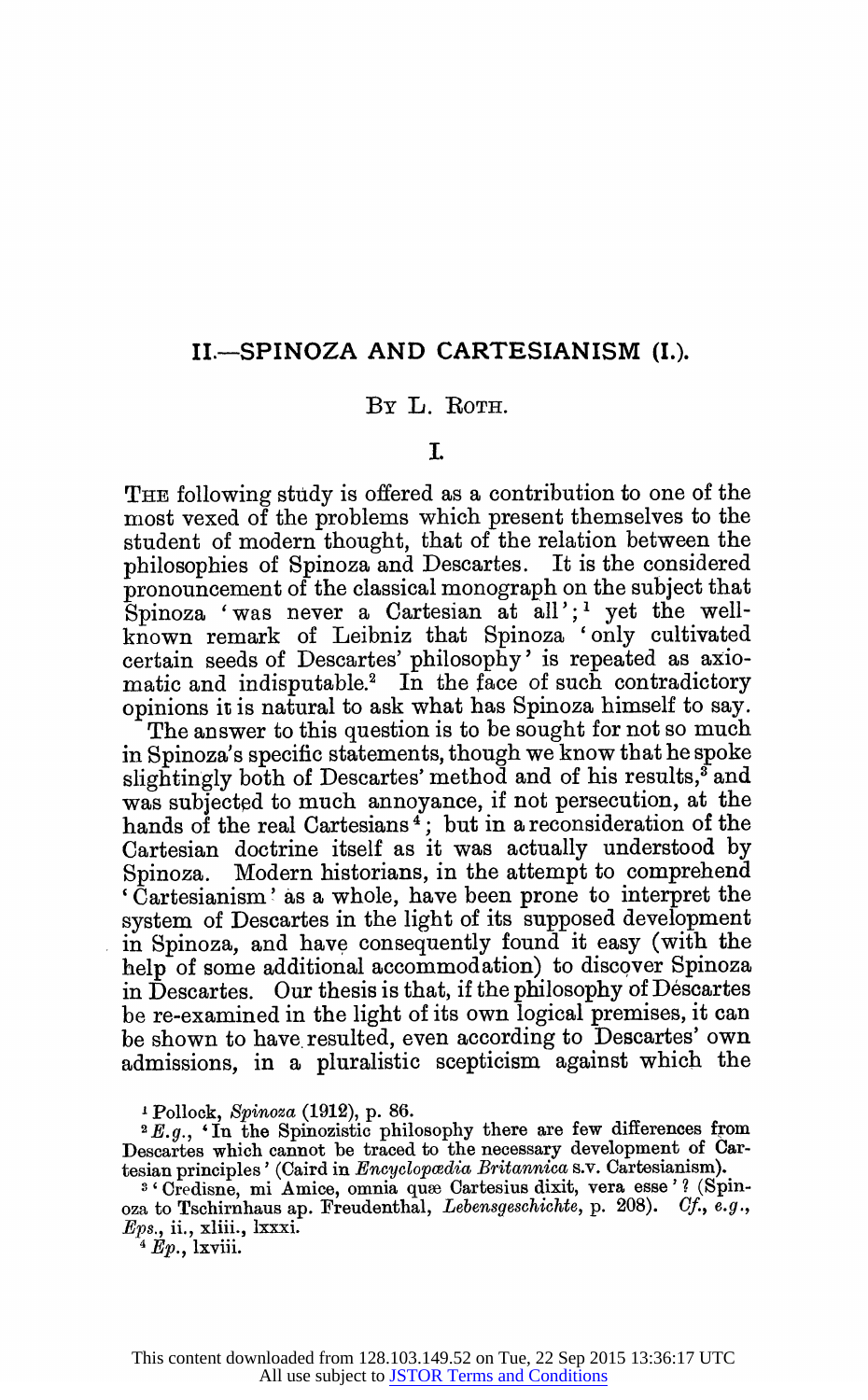**whole of Spinoza's work is one continued and conscious protest.** 

**Now the logic of Descartes is studied as a rule I from the Regulæ ad directionem Humani Ingenii and it has been a matter for some discussion as to how far the opinions of**  this early work persist in, or exercised influence over, the mature thought of the *Meditations*.<sup>2</sup> It happens, however, that the Regula, and with it the Recherche de la Verité, was **not published in any form till after Spinoza's death, and must therefore from the point of view of the present enquiry be completely disregarded. If we wish to form a conception of the Cartesian logic as it presented itself to Spinoza, we must**  turn to the Discourse on Method, the Meditations, with the **Objections and Replies, the Principles of Philosophy, the Passions of the Soul, and the Letters, all of which we know, to have been possessed, and used, by Spinoza.' From a study of these works, a certain view of the Cartesian logic results. Whether it be allowed to be the only possible view or no, the second part of this study will attempt to demonstrate that this was the logie which was understood by Spinoza to be the Cartesian, and which, as Cartesian, was specifically combated by him throughout his philosophical career.** 

#### **? I. THE NEW METHOD.**

The "Discourse on Method" commences with an account **of Descartes' search for truth. From the fact that although 'good sense' is common to all, yet opinions on every iiiiportant question are different, he concluded that the existence of these differences, apparent particularly between and within the various systems of philosophy, mnust be due to faults in**  method. Even in the sphere which commanded most agree**ment and where demonstration had been achieved, that of** 

<sup>1</sup> *E.g.***, by Norman Kemp Smith in his Studies in the Cartesian Philosophy;** cf. Höffding, *History of Modern Philosophy*, p. 510, n. 43 (E.T). <sup>2</sup> Cf. the articles of Berthet and Natorp in the Descartes number of the

**Revrue de Metaphysique et de Morale (1896).** 

**3Freudenthal, Lebensgeschichte, p. 161 (the library list) nos. 10, 20, 21,**  24, 25. For direct quotations, *cf. e.g.*, Short Treatise, I., Cap. 7 end (from **Replies to Objections); PFiie. Phil. Cart., I., Proleg. III. (fron Principles,**  Meditations, and Replies to Objections); Ethics, V., pref. (from Passions **of the Soul); Princ. Phil. Cart., II., 6 sch. end (ftomn the Letters).** 

References to the Discourse, the Meditations, and the Replies, have been **given by the page and line of Adam and Tannery's edition; to the Letters,**  by the pages of the Latin edition (Amsterdam, 1668), which like the Dutch **version possessed by Spinoza comprises Clerselier's first and second volumes only.** The English is as a rule that of Haldane and Ross (Cambridge, The English is as a rule that of Haldane and Ross (Cambridge, **1911-1912).**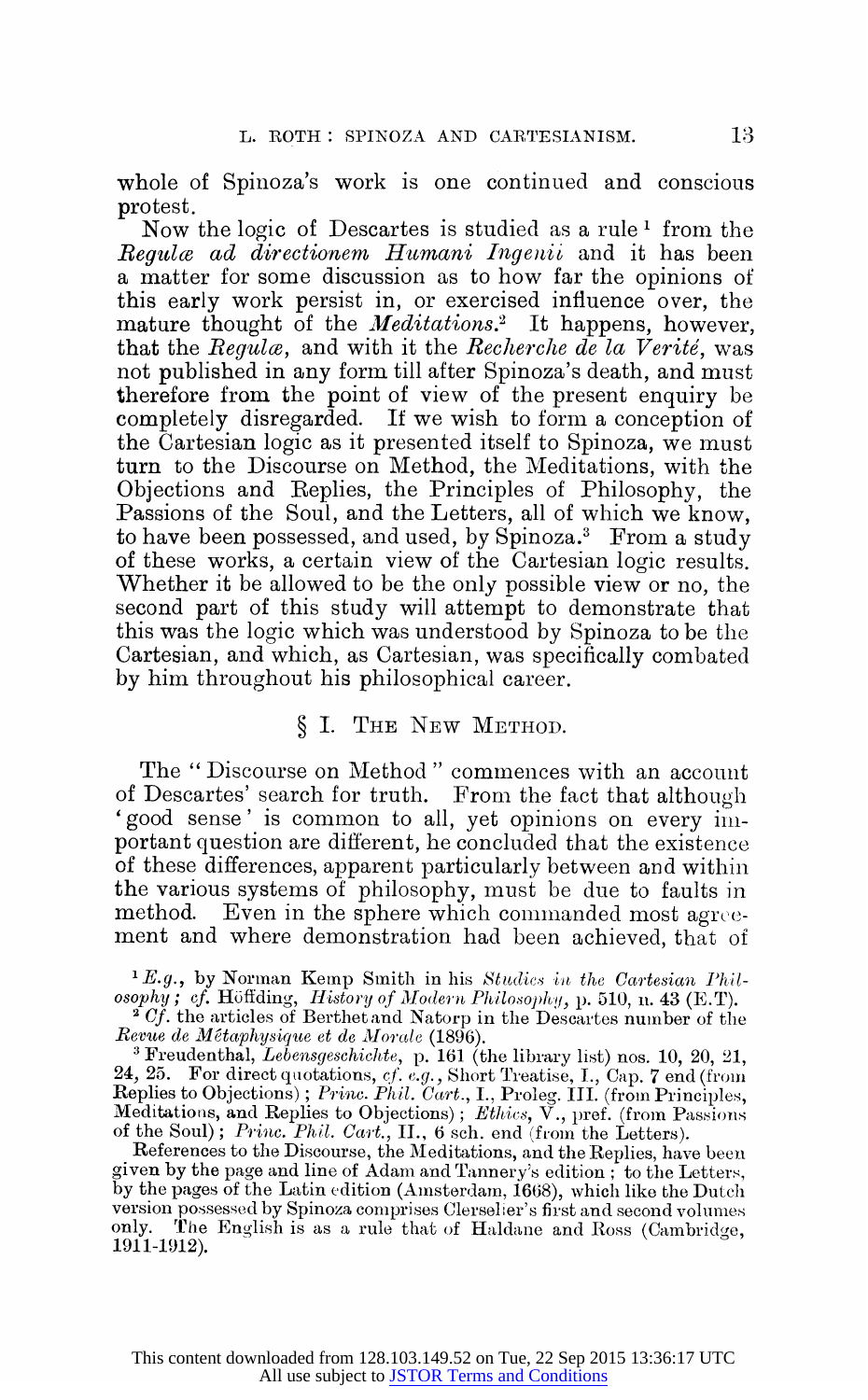**mathematics, the methods commonly employed were too confused and fatiguing to be taken as a model. It was necessary, therefore, first to disengage the essential procedure of the purest types of mathematics, and then to take over the result for application to all- the sciences alike. The characteristics of the logic so achieved might be expected to be the same as those of Geometry and Algebra-simplicity of premiss; universality of application; and inevitableness of conclusion.** 

**This, the thought of the first two parts of the Discourse, is repeated generally throughout Descartes' works. He was impressed by two outstanding facts, the certainty and comprehensiveness of mathematical knowledge and the uncertainty and sterility of non-mathematical knowledge. Now this recognition of the peculiar character of mathematical knowledge is not original to Descartes. It is common to most of the great figures of the Renaissance, who, in their struggle against what they considered to be the arid logic of the Schoolmen, turned their eyes towards Mathematics as the one science through which the mind of man " could find new light in the darkness of the corporeal world; enlarge its powers so as to embrace the whole universe; and win for itself a triumphant peace ".1 And not only the adiniration for mathematics as a liberating science but also the conception of the employment of its method in the other sciences, is older than Descartes. He himself remarks that " it is not novel, since there is nothing more ancient than the truth" ;2 and in an interesting letter to Mersenne declares that it was this, and this only, of which he approved in the work of Galileo.3 But whether or no Descartes originated the high esteem in which the mathematical method was held, it was without doubt the conception, which influenced him most profoundly in the development of his philosophy.** 

**1 See generally Cassirer, Erkenntnisproblem (Berlin, 1906), vol. i. The quotation is the substance of an eloquent passage of Ramus (ibid., p. 132).** 

**2Med. Ep. (p. 3; 11. 24-25).** 

**<sup>3</sup>. . . Et primo de Galileo dicam, me nunquam vidisse illum nec quicquam cum illo commercii habuisse ac proinde non potuisse me quicquam ab illo mutuari; et sane in eius libris nihil video quod ipsi invideam aut fere nihil quod pro me vellem agnoscere. .** 

**... Generatim quidem mihi videtur ille melius philosophari. quam Philosophorum vulgus, quatenus ab erroribus schole quantum potest recedit, et materias Physicas rationibus mathematicis examinare conatur. Eatenus sane illi omnino astipulor et puto nullam aliam investigandi veri rationem esse. . . . (Ep., II., xci., pp. 281 and 276.)**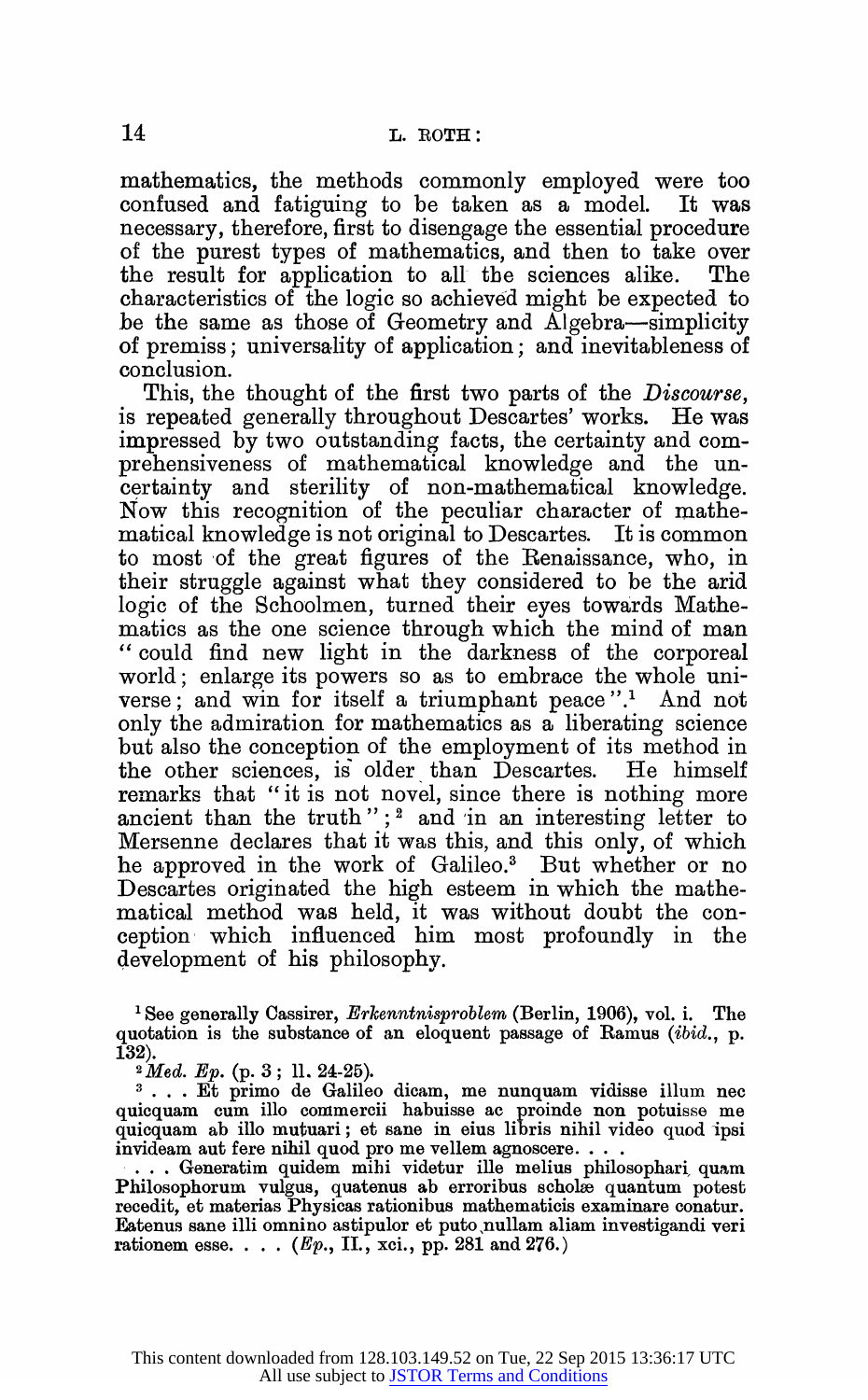**The primary fault of the Aristotelian logic, then (to return to Descartes' criticism), at least as it had been developed in the schools, was that, at its best, it was a dialectic useful for expository purposes only, and, at its worst, a lip repetition of dubious and useless formulae. It was in fact an instrument rather for dlassification than for fresh discovery, and that classification within traditional boundaries only. But the aim of any logic should be precisely to point the way to fresh discovery; and the unsatisfactoriness of Aristotelian principles could not be more clearly demonstrated than by the fact that they had produced no new truths.' The justification of the new method proposed in the Discoutrse, therefore, was the appended collection of special scientific treatises; the justification of the Principia, its scientific presentation of the**  phenomena of Nature as a whole. The new logic is the **instrument for the construction of a universal science, " the roots of which are metaphysics; the trunk physics; the branches all the other sciences". Just as in Geometry even the propositions of Archimedes are not obscure if we give patient attention to the preceding demonstrations, so in the whole of nature there is no question too remote for the grasp, or too deep for the understanding, of the ordinary man.2** 

<sup>1</sup> Logica **operam** dare debet, non illi quae in scholis docetur; ea enim si proprie loquamur, non nisi Dialectica quædam est quæ modum docet **ea qu.e jam scimus aliis exponendi vel etiam de iis que nescimus sine iudicio loquendi (Author's letter prefixed to Principia). Profiteor ne unius quidem qumestionis solutionem ope principiorum Peripateticae Philosophie peculiarium datam unquam fuisse, quam non possim demonstrare esse illegitimam et falsam (Ep. ad P. Dinot, p. 579, 1. 30 f.).**  Philosophia, quae a me aliisque omnibus eius studiosis quaeri solet, nihil **aliud est quam cognitio earum veritatum quee naturali lumine percipi possunt, et humanis usibus prodesse. . . . Philosophia autem illa vulgaris, quo in scholis et Academiis docetur, est tantum congeries qusedam opinionum, maxima ex parte dubiarum, ut ex continuis disputationibus quibus exagitari solent, apparet; atque inutilium ut longa experientia jam docuit; nemo enim unquam ex materia prima, formis substantialibus, qualitatibus occultis et talibus aliquid in usum suum convertit. Ep. ad Voetium (Opera, ed. 1677, p. 13).** 

**<sup>2</sup>"Ut autem scias quid edere constituerim, quattuor erunt tractatus**  omnes gallici et quorum titulus generalis erit: Idea scientiæ universalis, **qua possit natura nostra ad summum perfectionis sum gradum elevari; preeterea Dioptrica Meteora et Geometrica; ubi selectissima argumenta in quibus exhibetur specimen scientise istius universalis quam proponit**  auctor, ita explicantur, ut *etiam ab iis qui literis operam non navarunt*,  $intelligi$   $possint"$   $(Ep., II., cxi., p. 378).$   $\ldots$  **In** his [appendices to the **Discourse] non verebor dicere me a nulla materia tractanda (earum saltem quse ratiocinationis vi cognosci possunt) abstinuisse, quod illam ignorare**  me crediderim: ita ut mihi videar satis præstitisse unde quis judicet **me ea uti Methodo qua possem quamlibet aliam materiam seque bene explicare si quidem suppeterent experimenta necessaria et tempus ad**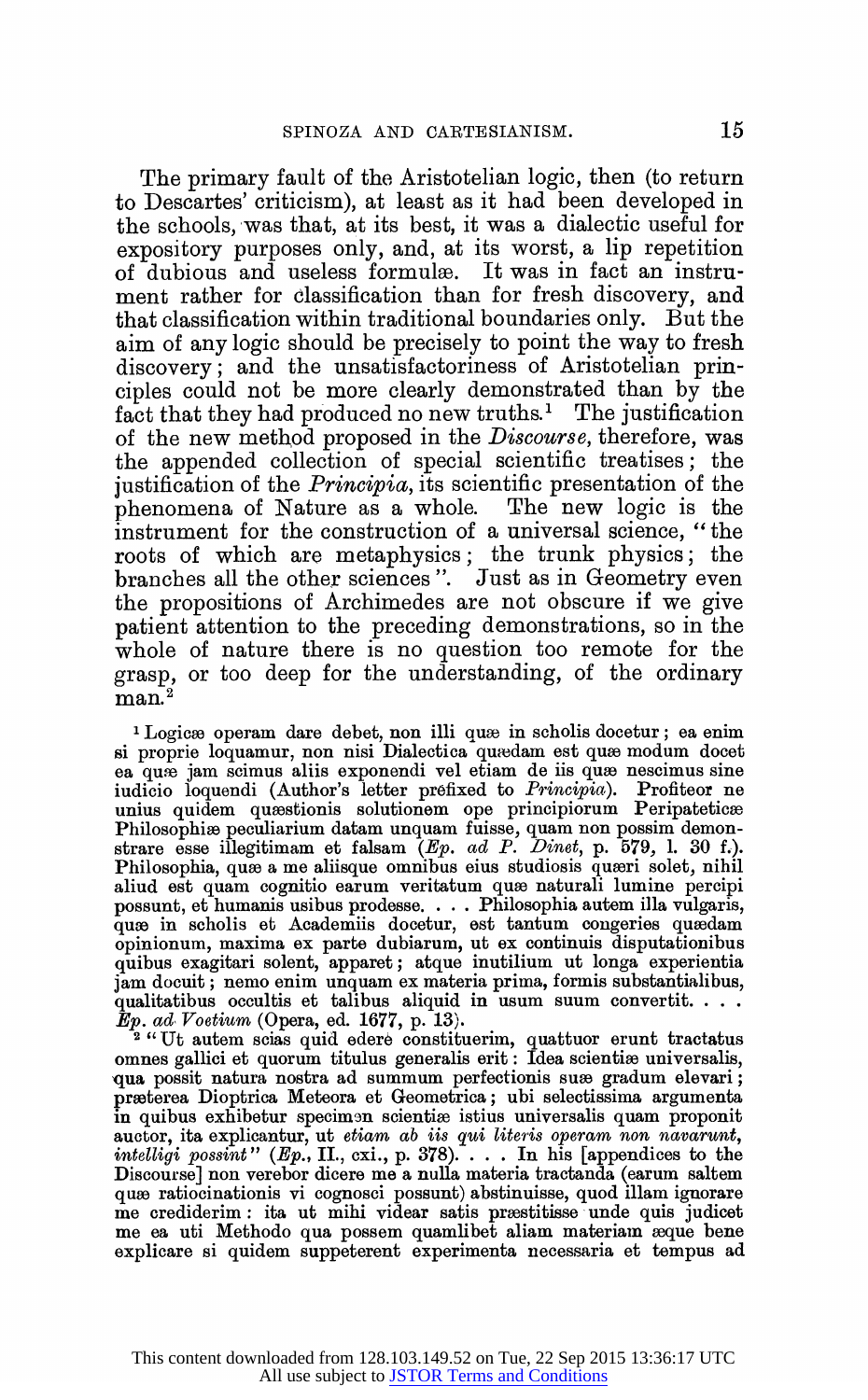**This comparison of the difficulties of physical investigations with those of Geometry strikes the note which dominates Cartesian logic, and it is the peculiar value of the narrative of the Discourse that it shows that the mathematical method**  detailed in the *Regulæ* is as a historical fact the real starting **point for the thought of the Meditations. The rules of the second Discourse emphasise the twofold necessity of analysing a problem into its constituent smaller problems and then arranging these constituents in some definite order; while the fourth and the fifth Discourses are devoted to the search for principles on which metaphysics and physics may be based, principles which were afterwards to be employed in the Meditations and Principia. The doctrines of 'simple ideas' and 'simple natures' are in fact only different applications to the spheres of logic and physics of what appeared to Descartes to be the starting point of mathematics. The**  long chains of 'reasonings'<sup>1</sup> wherewith mathematicans build **out into the unknown must be imitated in the realms of physics. As Geometry starts with principles, so physics must start with principles; as geometry moves away from its- principles, so the new physics will move away from its principles. Now the word 'principle' may be used in many senses. One may conceive of a principle as a whole out of which everything else may be as an actual fact deduced (or rather educed), much in the same way as out of certain puzzle boxes a long series of progressively smaller boxes may be successively taken. Or one may conceive of it as an abstract formula, to which everything may be expected to conform-an example is the principle of contradiction. Or**  finally one may conceive of it as an instrument to be **actually used in the process of discovery, e.g., the principle of the mechanical interpretation of nature Which has proved so fruitful in physical investigations. It was in this last sense that Descartes specifically understood the word, and for the reason that it was only as an instrument of discovery that he put any value upon 'principles' at all; and from the point of view of fresh discovery it was no use postulating as a principle what one aimed at discovering, or putting one's faith in an abstract formula which would be useful only (if at all) in determining the abstract characteristics of the discovery when made.2 As opposed to the traditional** 

**res expendendas (Ep., I., cx.; p. 350). The comparison of metaphysical**  to geometrical propositions is in *Med. Ep.*, p. 4, 1. 15 f.<br>
<sup>1</sup>' Raisonnements, *' Discourse*, II., p. 19, 11. 6-17.<br>
<sup>2</sup> Discourse, II. (end), and Author's letter prefixed to Principia ("aliarum

**rerum cognitio ab iis [Principiis] ita dependeat ut cognosci quidem illa**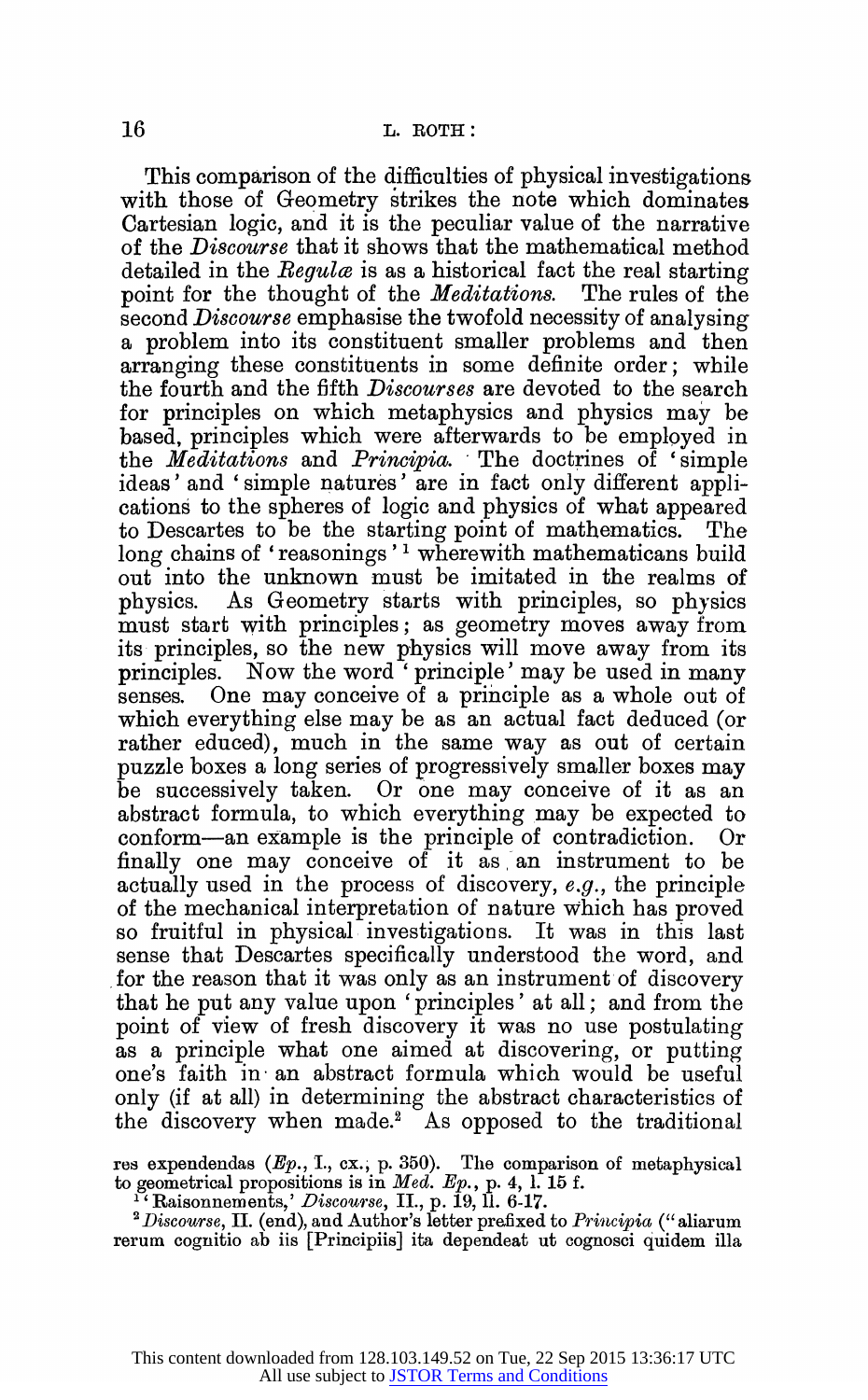**logic, therefore, which confined itself to the enunciation of universal 'truths' and discovered nothing new, the new logic was to use the touchstone of the principles in order to move frorm one particular which was known, to another particular which was unknown. The 'deduction,' to use Descartes' word, though it is not deduction in the modern sense, was to be unilateral, proceeding from one point, previously determined, to the next, and so on and on until some hitherto unknown restilt had been achieved. The whole emphasis is on the novelty of the various links as they are being forged. True. the principles on which we work must be so fundamental as not to depend for their certainty on any deduction**  made from them; but the aim of the method is to show **how the deductions, each one of which is to be manifest by itself, may be drawn one after another from the principles.**  The first satisfaction gained from the method, we are told **in the author's letter prefixed to the Principia in which a general account is given of the aim and method of the new logic, is the actual discovery of new truths; and the last, the acquiring of the general habit of discovery, so that "passing little by little from one to the other, we may ac**quire in time a perfect knowledge of the whole of phil**osophy "'.** 

**It is obvious that in this account of the unilateral as the** 

possint non cognitis istis, sed istee non vicissim absque illis "). The various **types of principles are distinguished in a letter to Clerselier: aliud esse quaerere notionem aliquem communem quoe tam clara sit et generalis ut**  possit principii loco assumi ad probandam entium omnium que postea **cognoscentur existentiam ; aliud vero ens aliquod quaerere cuius existentia sit nobis notior ullorum aliorum entium existentia ita ut principii loco apud nos esse possit ad ea cognoscenda. Priore sensu dici potest hoc esse principium, impossibile est idem simul esse et non esse, atque universim posse adhibari non proprie ad rei cuiuspiam existentiam investigandam sed solum ad rei cognitee veritatem huiusmodi ratiocinatione confirmandam; " impossibile est ut illud quod est non sit. Atqui cognosco tale quid esse; ergo impossibile est ut id non sit ". Quod certe nos parum iuvat, nihiloque doctiores efficit. Altero sensu, primum principium est, "quod anima nostra existit," quia nihil est cuius existentia sit nobis notior. Addo etiam, non esse conditionem in primo**  principio requisitam ut ceteræ propositiones possint ad illud reduci, et. **ex illo probari; satis est ut possit permultis reperiendis inservire nec ullum aliud sit a quo pendeat aut quod ipso prius inveniri potest. - Fieri**  enim potest ut nullum sit in mundo principium ad quod unum omnia reduci possint; et sane modus quo cæteræ propositiones reducuntur ad **hanc, "impossibile est idem simul esse et non esse," supervacaneus est et nullius usus; cum e contra utilissimum sit Dei primum et deinde omnium**  creaturarum existentiam ex proprie sume existentie consideratione stabilire. **Ep., I., cxviii., p. 379.** 

**'Author's letter (end). Cf. Principia, iv., 199.**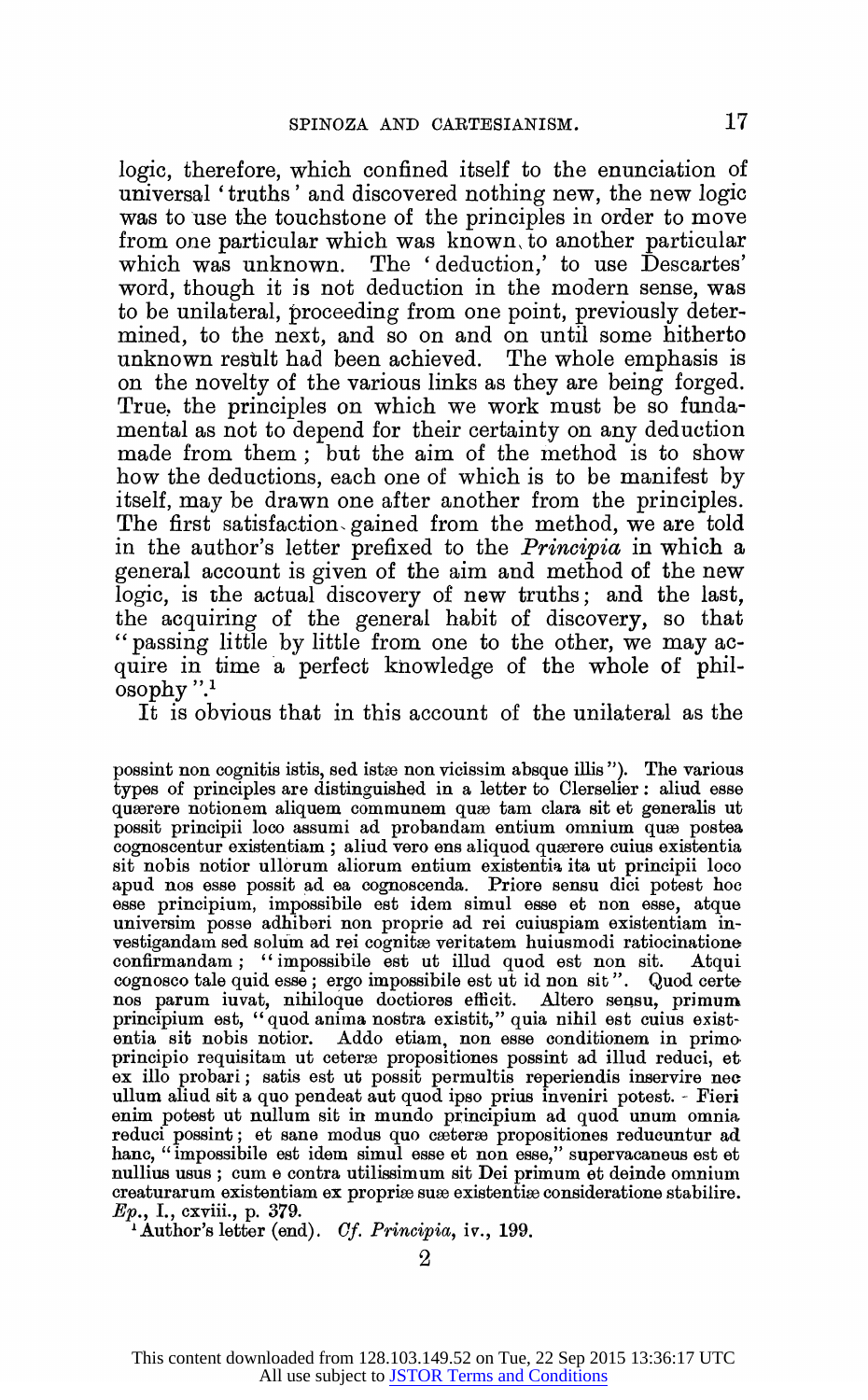ideal type of reasoning three main difficulties disengage them**selves. The first relates to the selection of any one point as a statting point; the second to the movement from any one point to another; the third to the general character of the whole process as it eyentuates in the discoveries of science. Since in fact the ' chain of reasoning' is made up of distinct and discrete elements, it is necessary to enquire how the discrete elements may be said to become a ' chain ' at all. The three problems, those of the criterion, the movement, and the ground or guarantee, call for separate metaphysical elucidation.** 

#### **? 2. THE FIRST PROBLEM OF THE METHOD: THE, CRITERION.**

**(a) Its Nature.** 

**To resolve the first problem, that of the criterion of the individual truth, Descartes adopts frankly a theory of intuition. It is to an intuition that we owe our first premiss, an intuition behind which we cannot go. Of the nature of the intuition little is told us.' It is the power to recognise an idea as clear**  and distinct, but clearness and distinctness are irreducible **qualities definable only in terms of themselves.2 It is evidently to be identified with the 'good sense' with which the Discourse opens, or the appeal to ' natural reason in its**  purity' with which it closes. It is the 'light given by God' **to man wherewith to 'distinguish truth and error'; the 'natural light ' which assures us that " there must be at least as much reality in the cause as in the effect "; the 'natural knowledge' which tells us that " the mind is distinct from the body ".3 A discussion on this last point with a doctor of the Sorbonne elicited from Descartes a clearer statement of** 

**1 The word intuition itself is almost confined to the Regula (e.g., Rule XI.) but cf. e.g., Resp., II., p. 140 (" rem per se notam simplici mentis in**tuitu ") and  $Ep$ , **I.**, ciii. ("Clarissima, et, si liceat ita loqui, intuitiva, cognitio "). The possibility and nature of intuitional knowledge (" connais **sance intuitive ") is discussed in a letter to Mersenne in the third volume of the Letters (Augot: Paris, 1667, p. 638 f.) where its definition as " une illustration de l'esprit, par laquelle il voit en la lumiere de Dieu les choses**  qu'il lui plaît lui découvrir, par une impression directe de la clarté divine sur notre entendement, qui en cela n'est point considéré comme Agent, **mais seulement comme recevant les rayons de la Divinite " points clearly to its origin in Augustinian Neo-Platonism.** 

**<sup>2</sup>Princ., I., 45.** 

<sup>3</sup> **'Bon** sens' (*Discours*, p. 1, 17); 'raison naturelle toute pure' **(Disc., p. 77, 28); 'quelque lumi6re' (Disc., p. 27, 24) ; 'lumen naturale ' (Med., p. 40, 21); ' naturalis cognitio' (Obj., p. 153, 11). The Cartesian doctrine of mind is considered below, p. 21, n. 4.**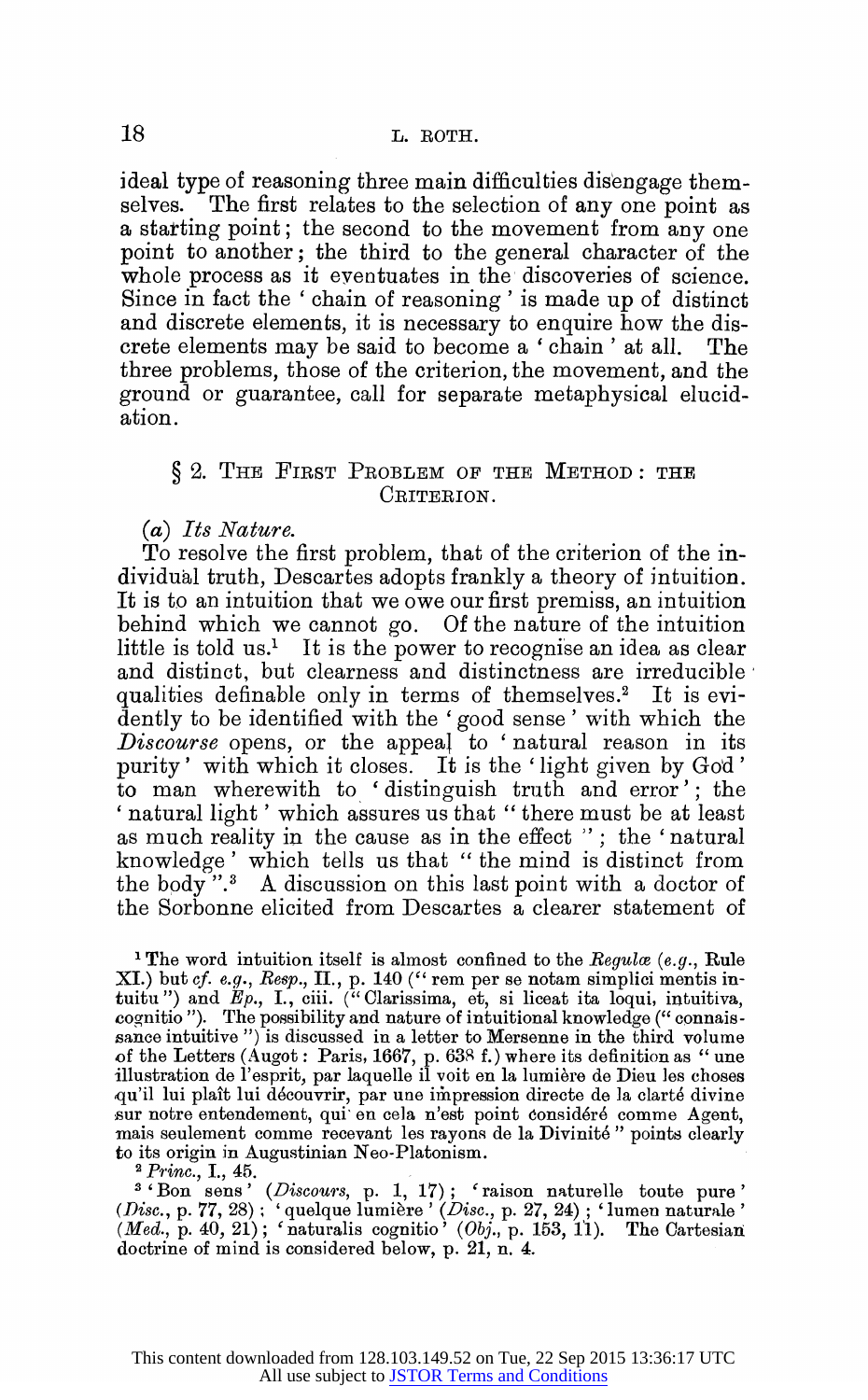**one side of the criterion of clarity and distinctness by which the intuition recognises truths. After laying down the general principle that " there must be in things everything contained in the idea of those things," that is to say that the world of ideas is complete in itself and hence autonomous and not subject to the interference of objects ; he says that the only way to know whether an idea is complete in itself is to examine its origin and see whether inadvertently a transference has taken place or no, by an 'abstraction of the intel**lect,' not from another object, but from another idea. He then **goes on: " the idea of extended and figured substance is complete because I can conceive of it alone and by itself and deny of it all other things of which I have ideas. Now it seems to**  me to be perfectly clear that the idea which I have of think**ing substance is complete in this manner, and that there is no idea in my mind which precedes it or which is so joined with it that I cannot conceive them rightly by denying one of the other." From this clear statement,' the significance of which only becomes apparent later, though it is after all no more than a reaffirmation of the first premise, we see that the very essence of the true idea is its discreteness. If an idea is not completely self-contained, i.e., if it cannot be understood by itself without reference to any other, it is not, in the Cartesian sense, distinct, and therefore is not, by the Cartesian standard, true.** 

**(,8) Its Source.** 

**The question is legitimate how we arrive at the criterion of clarity and distinctness at all. Descartes has his answer ready. In the process of the universal doubt man is forced to acknowledge the fact of his own existence as indubitable. An examination of this primary fact shows that it is characterised by clarity and distinctness. Clarity and distinctness therefore may be adopted as the test of the truth of any other** 

**1 Verum existimo etiam rebus inesse necessario illud omne quod in illarum ideis reperitur; atque ita ut sciam an idea mea facta sit incompleta**  sive inadæquata per aliquam mentis meæ abstractionem, examino tantum **an illam desumpserim non quidem ex subjecto aliquo magis completo, sed ex aliqua alia idea quam in me habeam magis completa ac perfecta; atque annon illam desumpserim ex hae per abstractionem intellectus, hoc est abducendo cogitationem rneam a parte aliqua eius quod in ista idea comprehenditur, ut animum melius applicarem et me attentiorem proeberem**  ad aliam partem. . . . Idea substantiae extensae et figuratae completa est **quia possum illam per se solam concipere deque illa negare cetera omnia quorum ideas habeo. Videtur autem mihi valde clarum ideam quam habeo de substantia cogitante completam esse hoc pacto, nullaruque esse in mente mea ideam quae illam proecedat aut quoe sit cum illa ita conjuncta ut nequearn illas recte concipere negando unam de alia; talis enim in me nulla esse potest quin illius conscius sim. (Ep., I., cv., pp. 341-342.)**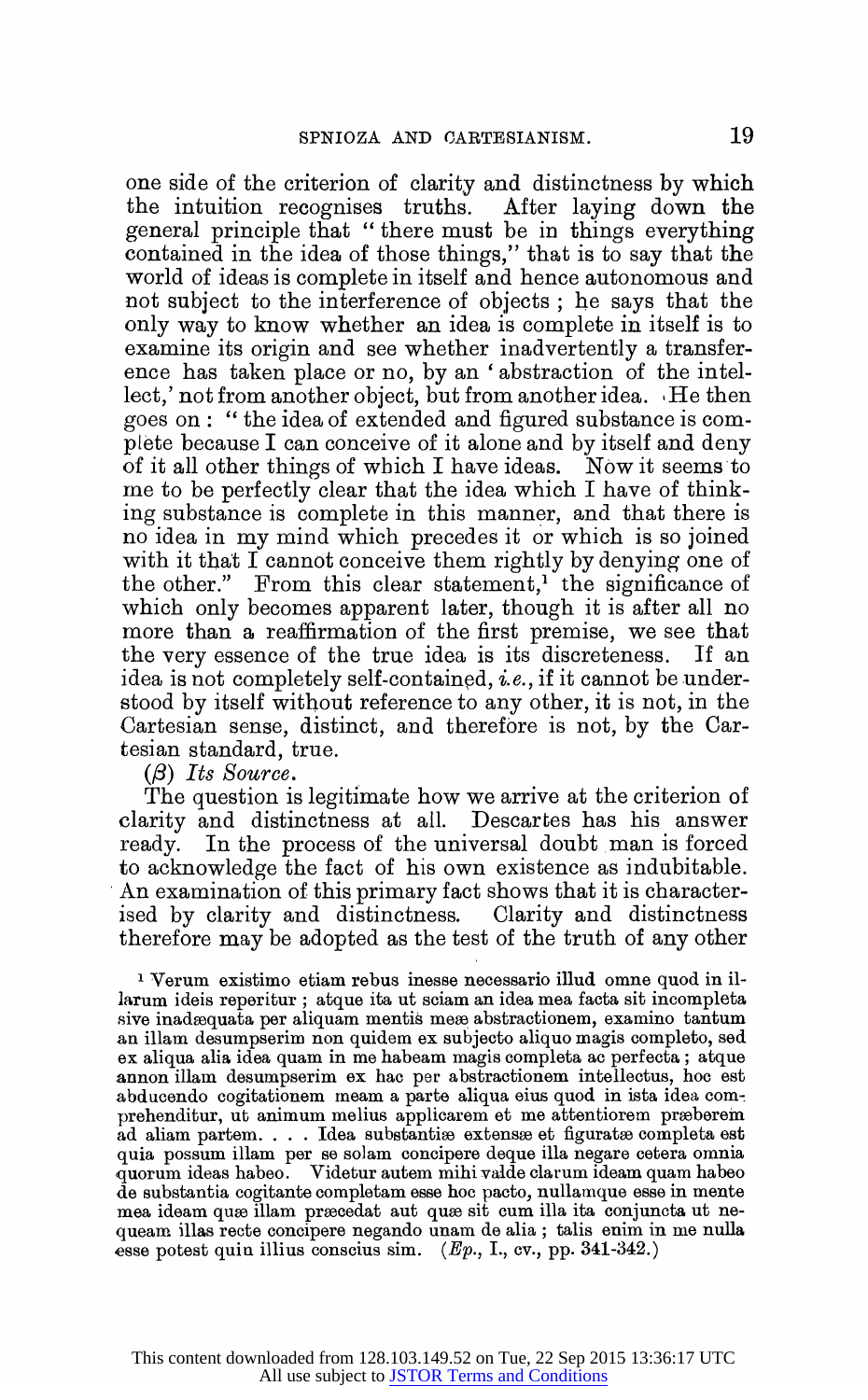**idea. The criterion of clarity and distinctness rests on the examination of the characteristics of the knowledge of the self, and is hence posterior to it. Not that the validity of all clear and distinct ideas depends on the idea of the self in the sense that they all may be deduced from it in one way or another; but the choice of the criterion of clarity and distinctness depends upon the fact that clarity and distinctness are the characteristic marks of the type of all true ideas, the idea of the self.'** 

**The argument aims at finding a metaphysical basis for the criterion of truth, but it would seem to rest on a logical inversion: The method of investigation with which Descartes sets out is the mathematical method, that is, the method characterised by its employment of the criterion of clarity and distinctness. With this method he searches for a starting point for thought and proceeds to doubt everything about which he can doubt, that is to say, everything which is not perfectly clear and distinct. Having at last achieved an idea about which he cannot doubt, he examines its nature and notes that it is clear and distinct, and then adopts the clarity and distinctness of an idea as the universal criterion of logical validity. But seeing that in his very search for a starting point it was precisely clarity and distinctness for which he looked, it is not remarkable that he should discover these characteristics in the starting point which he finally found. From the point of view therefore of the criterion of clarity and distinctness the 'thinking self ' is only one among many other self-evident truths or intuitions and cannot be considered to be their foundation.2** 

**Descartes himself, when pressed on the subject of the argument which proved the existence of the self, replied in substance that there was no argument about it at all but that the recognition of the existence of the self was an immediate intuition.3 This position in itself is of course sound, but it has important consequences for the further development of the logic. If we allow the unquestionable validity of one intuition it is difficult to disallow (and Descartes himself never disallowed) the validity of others. But if so, it is not the thinking self which is the premiss and foundation of our knowledge but the 'lumen naturale' with its many and** 

**1 Disc., IV., p. 33, 16 foll.; Med., III., p. 35, 7 f.; Med., IV., p. 58, 25 f.** 

**'For the self as only one of many simple ideas, see e.g., Resp., II., p. 145, 22 f.** 

**<sup>8</sup>Ibid., p. 140, 18 f.**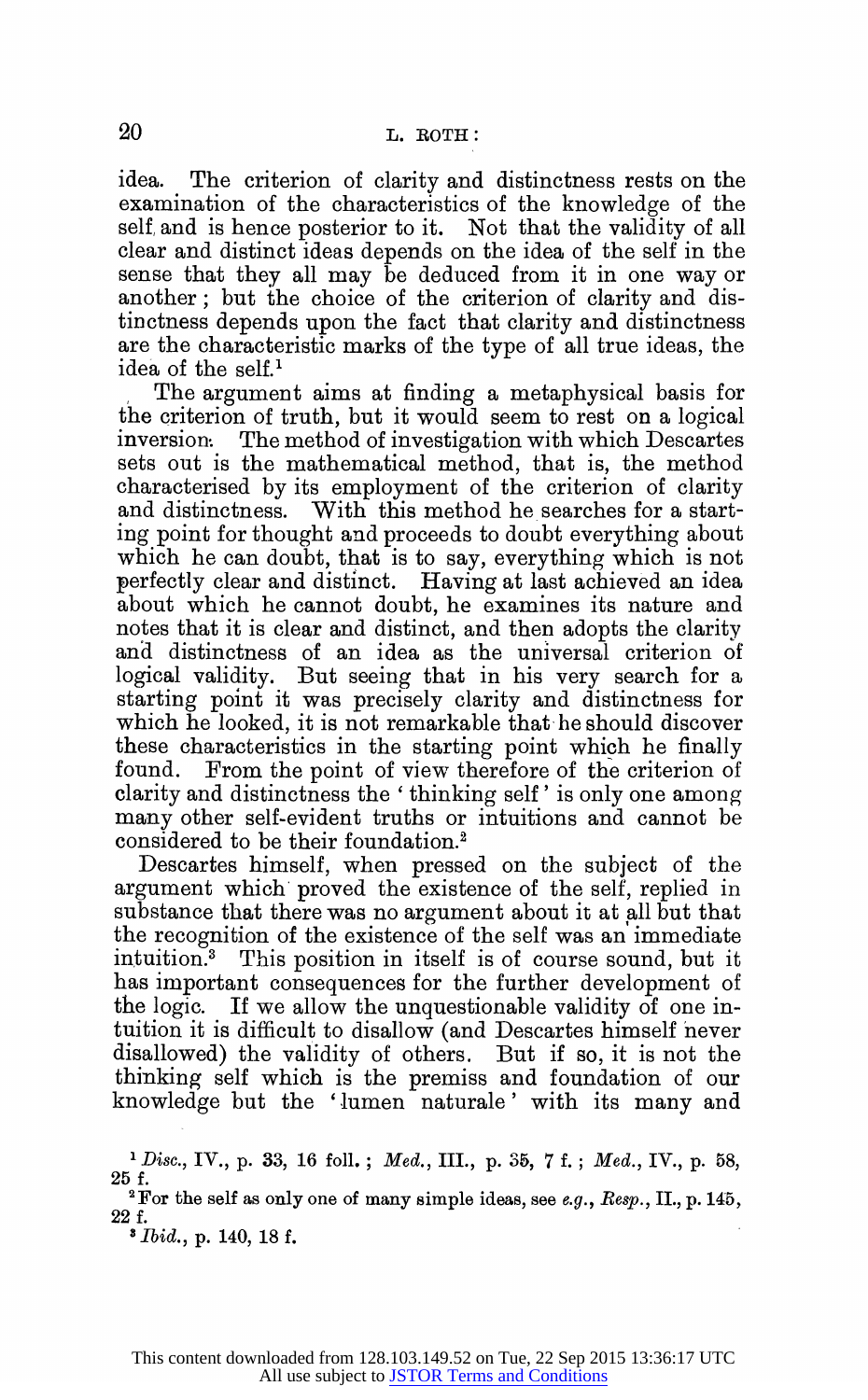**various intuitions.' And in fact the criterion of truth which, far from being derived from, is presupposed in the argument for the existence of the thinking self, springs out of the very nature of the 'lumen naturale 2.2** 

#### **? 3. THE SECOND PROBLEM OF THE METHOD: THE MOVEMENT.**

**Having firmly grasped the character and the fundamental importance of the clear and distinct idea and the validity of the criterion of clarity and distinctness, we must turn to consider the nature of the movement from one clear and distinct idea to another. Now the impetus for the movement cannot come from the external object, or objects; because, as we have seen, the world of ideas is autonomous, reflecting, or corresponding with, not interacting with, the world of objects.3 Nor can the source of movement lie in the mind itself, because the mind is the same as, and cannot be distinguished from, ideas; and since the ideas to be true must be discrete, there cannot be a unitary, much less an active, mind at all.4 The** 

**<sup>I</sup>See Princ., I., 10 and 49. For the all importance of such simple ideas**  in the very construction of the argument for the existence of the self, *cf*. Princ., I., 7 (on 'contradiction'); and for other demonstrations " which **absolutely convince us of their truth," Princ., I., 13.** 

**<sup>2</sup>" The clarity of understanding which nature has implanted in us" (Post., III., of Append. to Obj., II.). " Quod intelligam quid sit res, quid sit veritas, quid sit cogitatio, hiec non aliunde habere videor quam ab ipsamet rmea natura. . . ." (Med., Ill., p. 38, 1 f.) " Quod ad Doctorern illum attinet qui dicit posse nos dubitare utrum cogitemus, non minus quam de quavis alia re, in lumen naturale tam graviter impingit ut mihi persuadeam neminem in eius sententia futurum qui ad verba eius attendet." (Ep., II., liv., p. 208.)** 

**3 Above p. 19, n.** 

**<sup>4</sup>Nullam aliam differentiam statuo inter animam et eius ideas quam inter frustum cerae et diversas figuras quarum frustum illud capax est; et quemadmodum diversas figuras recipere non est in cera actio proprie sed passio: ita mihi videtur passio esse etiam in anima quod hanc vel illam**  ideam recipiat, et præter volitiones nullas esse ipsius actiones existimo. **(Ep., I., cxv., p. 369.)** 

**Descartes is not too consistent on this point. In the letter to Voetius, (below, p. 24, n.), he uses the Socratic argument to prove the existence of a native knowledge in the mind, and in his notes against the first article of Regius' program claims as his original contribution the definition of the mind as the ' faculty of thinking ' and the ' inward source ' of thought.**  The fuller development of the logic, however, shows that this strand **is not the central one in Descartes, and that the discretion which is**  noted by N. K. Smith as being the characteristic of the Regula runs **through the whole of Descartes' work. If we once admit that the intellections and memory of man depend on the conservation of God (below, e.g. p. 27, n. 4), then there can be no such thing as a judgment at all and the whole doctrine of intuitive axioms falls to the ground.**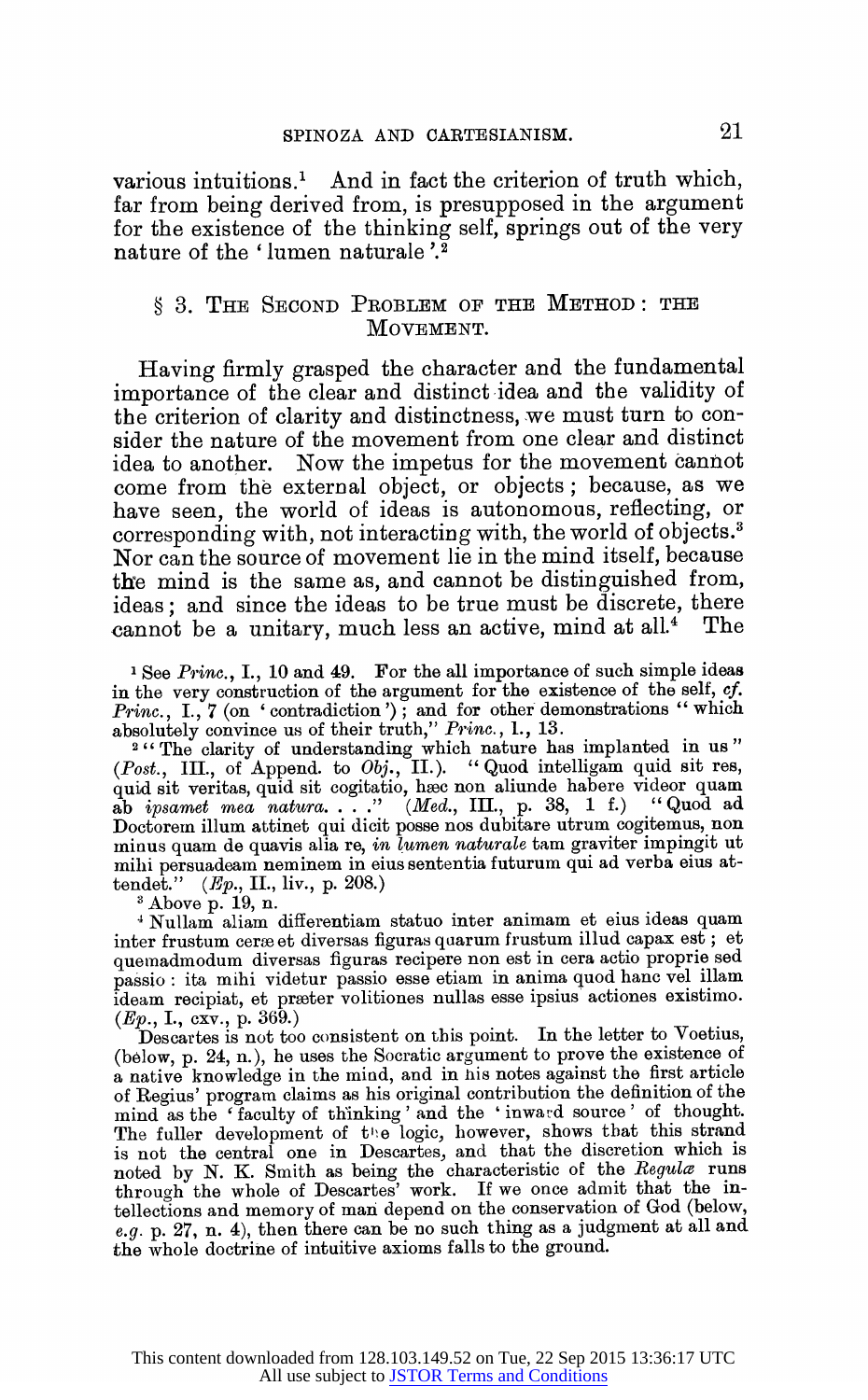**central problem of the Cartesian logic, therefore, is, how can we, assuming a theory which gives us only discrete thoughts, arrive at the whole of truth ? If there are no real connexions between ideas, in fact, how can we speak of truth at all? Descartes was fully aware of the importance of this question and attempted to meet it by shifting the centre of his system away from the doubting self and clear and distinct perceptions altogether, and making it the idea of God.** 

**The Idea of God as (a) Primary Starting Point.** 

**Now it is clear that the idea of God cannot be substituted for the thinking self as primary starting point. The Cartesian arguments for the existence of God are variously stated, even in succeeding paragraphs, but correspond to two broad types. The first is from the idea in our minds of perfection to the existence outside our minds of a perfect being as a cause of the idea within us. The second is from the idea of God as existing to the fact of God as existing.1 Both exhibit the same fundamental characteristic of starting out from the self. It is the self which is conscious of imperfection and the self which possesses the idea of perfection. It is therefore the**  self and the self alone which we can make our starting-point **in thinking.2** 

**(i3) Secondary Starting Point.** 

**If the Idea of God cannot be the primary, can it be the essential secondary, premiss in the system of knowledge? An examination of Descartes' thought shows that the nerve of his argument is that the only possible step 'forward from the recognition of the existence of the self is the recognition of the existence of God, and that therefore the mediation <sup>3</sup>**

**It is worthy of note that the 'continuous and uninterrupted act of thought' which 'runs over the whole of a number of simple truths' and**   $\mathbf{F}$  infers one thing from another,' of the *Regula*, does not reappear in the **later works. Instead we have the direct movement from the mind to God and from God to things and propositions, to be described later**   $(\S \S 3.4)$ . The difference is well marked in a comparison of, e.g., Reg., XI. **with the summary of the method in Princ., I., 75.** 

**1 Dume tantum sunt vice per quas possit probari Deum esse, una nempe**  per effectus et altera per ipsam eius essentiam sive naturam (Resp., I., p. **120, 9 f.). The two arguments are detailed most clearly in Ep., I., 99 (= Notes against a Program), p. 328, and in the geometrical appendix to the second set of Replies.** 

**<sup>2</sup>Praterea non tantum quaesivi quoe sit causa mei, quatenus sum res cogitans, sed maxirne etiam et proecipue quatenus inter ceteras cogitationes ideam entis summe perfecti in me esse animadverto. Ex hoc enim uno**  tota vis demonstrationis meæ dependet, Resp., I., p. 107, 20 f.

<sup>3</sup> Dixi vero Scepticos de veritatibus geometricis dubitaturos non fuisse, si Deum ut par est agnovissent, quia, cum istæ veritates Geometrica sint **admodum perspiceue, non habuissent ullam occasionem de iis dubitandi,**  si scivissent ea omnia quæ perspicue intelliguntur esse vera; hoc autem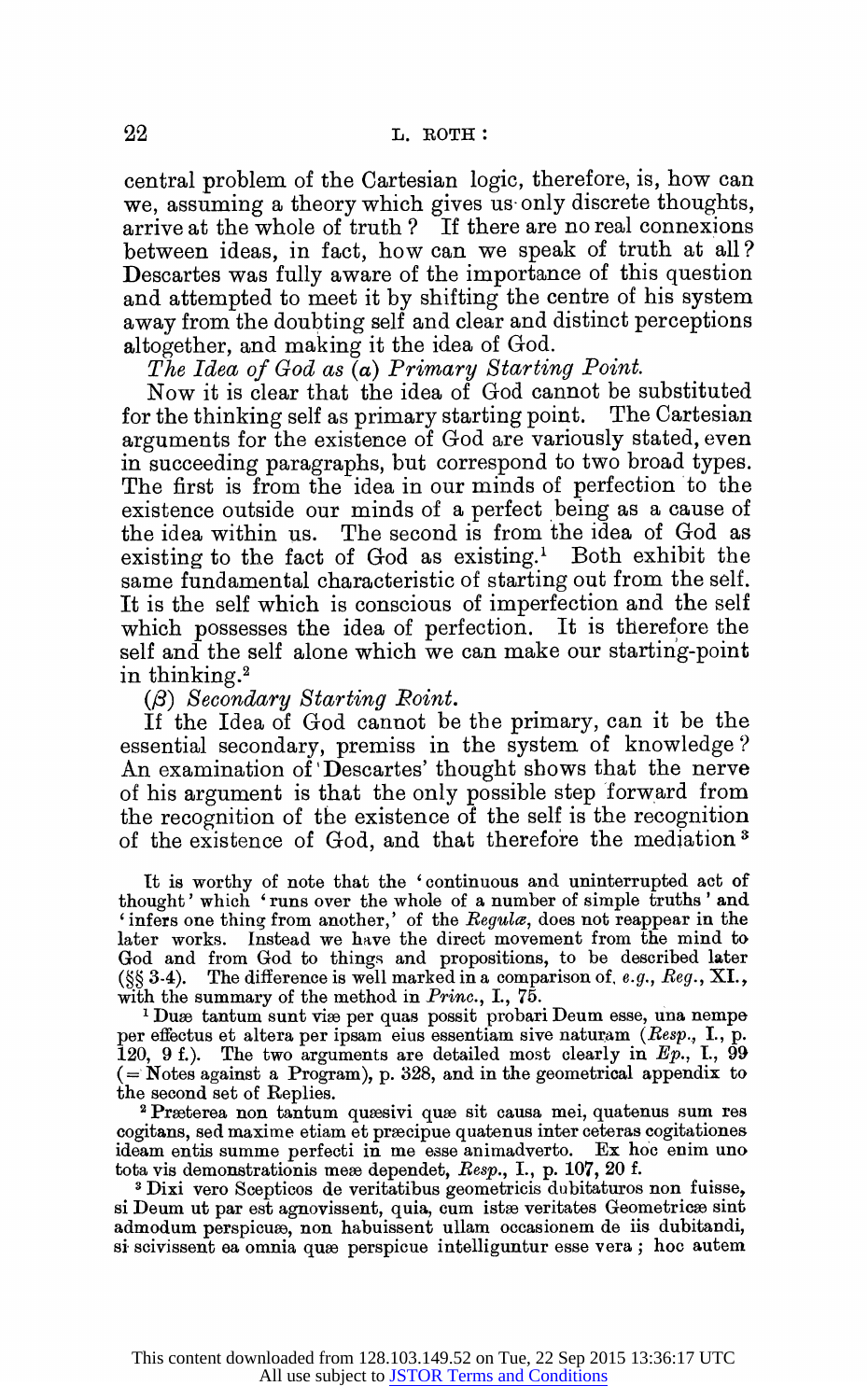**of the idea of God is essential if we would proceed beyond the self to an investigation of the external world.' To sustain such a position it would be necessary to prove that the recognition of the doubting self is the sole logical prius in knowledge, and that the essential and only possible complement to the recognition of the doubting self is the recognition of the existence of God. If this could be shown it would**  follow that it is only through the idea of God that we can **approach the sciences and that therefore a denial of the existence of God involves the invalidity of the sciences.** 

**Both of these premises however are, on Cartesian prin ciples, invalid. That, starting from the sell, we can only proceed to the existence of God and nothing else, is, it is true, constantly suggested by' Descartes, who implies, though he does not prove, by always moving directly from the self to God, that there can conceivably be no other movement; <sup>2</sup> but he himself notes that in the movement of the argument many prior conceptions are involved, that of cause, for**  example,<sup>3</sup> and that therefore, the necessity of the movement **does not lie within the sole bounds of the original startingpoint, the idea of the existing self. But the first premiss is in even worse case. - The existence of the doubting self is far from being, as we have noted before, the sole prius in**  knowledge. It may we true that "we cannot doubt our **existence without existing while we doubt; and that this is the first knowledge that we obtain when we philosophise in the ordinary way ". Yet we must not forget that philosophy is reflective and that therefore our datum is not the doubting self but the knowledge of the self as doubting. That such knowledge exists depends on the reliability of the primitive intuition of thought, there being a " contradiction, in conceiving that what thinks does not, at the same time as it thinks, exist ". But seeing that from this same primitive intuition there are derived many other axioms which have nothing fo do with self or God, it is clear that the sciences may start from these axioms and ignore (from thepoint of** 

**in sufficienti Dei cognitione continetur atque hoc ipsum est medium quod in numerato non habebant. Ep. II., xvi., p..91.** 

**1 The objective existence of which indeed may only be assumed on the hypothesis of the veracity of God (Med., VI., and Prine., II., 1)** 

**2Eg., Prine., I., 75 . . . imprimis advertemus nos existere, quatenus sumus naturae cogitantis; et simul etiam et esse Deum, et nos' ab illo pendere et ex eius attributorum consideratione ceterarum rerum veritatem posse indagari. ...** 

**3 lbid.,1I8; Med., p. 40, 21 f.; Resp., 1., p. 119, 16 f. ; Resp., II., p. 135, 11 f.** 

**4Princ., I., 7.**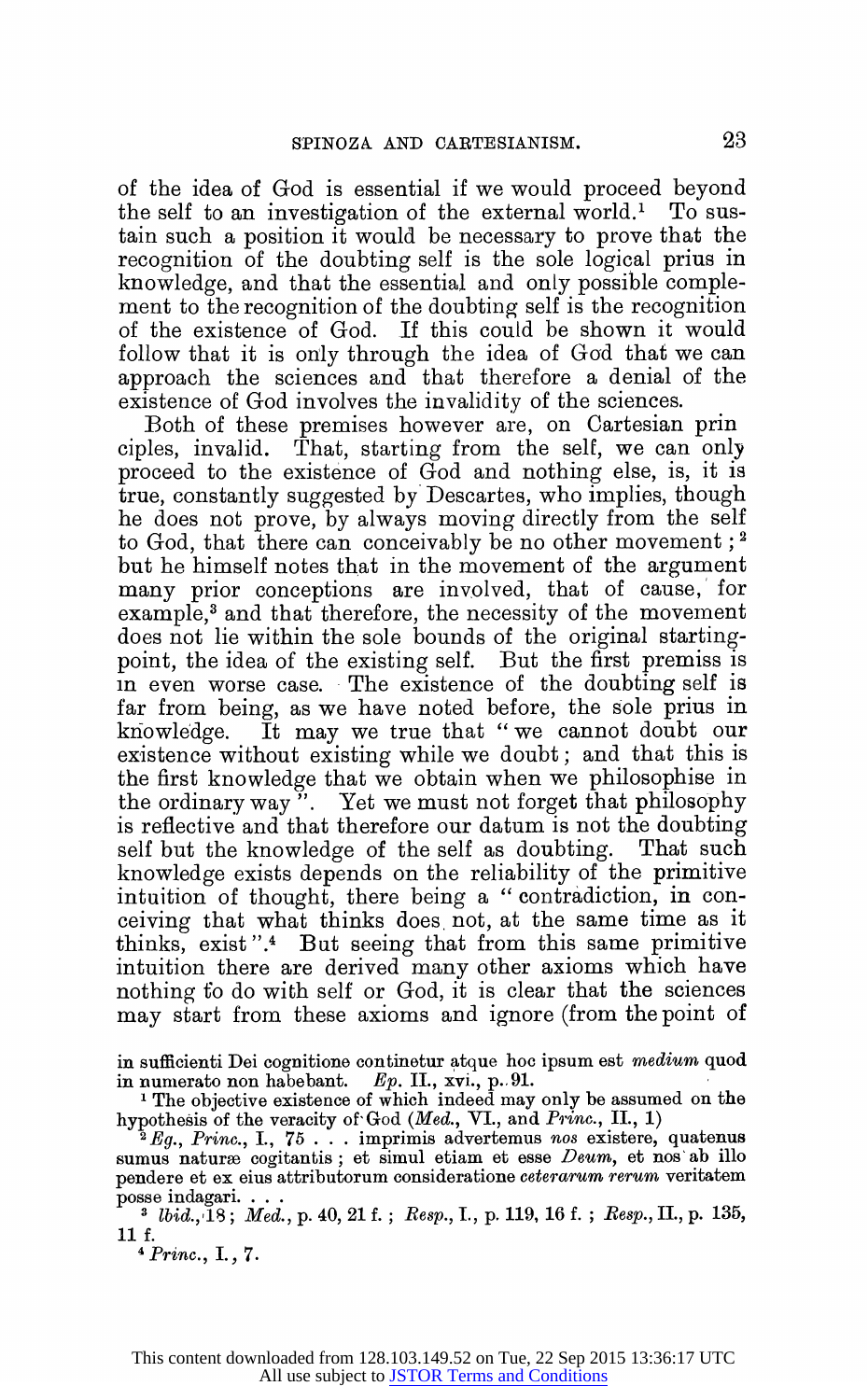view of logical principle) the existence both of the self and of **God.'** 

#### **? 4. THE THIRD PROBLEM OF THE METHOD: THE GROUND.**

**The idea of God therefore can be accepted neither as primary nor as secondary starting point in the process of thinking. It**  remains to consider whether in thought as a system it may **be shown to hold an essential place. Such a place Descartes sought to find for it by his doctrine of the veracity of God.** 

**The Veracity of God.** 

**God, he said, being good, is no deceiver, and therefore would not have arranged the world in such a way that our clear ideas should deceive us. Being thus the guarantee of the certainty of our clear ideas, He is the true centre and foundation of the intellectual world.2** 

**The circular character of this argument was pointed out to him by his correspondents,3 and lies of course in the fact that it is from clear ideas in one way or another that we demonstrate the existence of God. The objection of the Theologians and Gassendi therefore that an atheist can be certain that the three angles of a triangle are equal to- two right angles,4 is more pertinent, on Cartesian premises, than Descartes is disposed to allow. The atheist can be quite sure 'that he is not deceived' in his geometrical reasonings, because he can refer directly to his own clear and distinct perception of the triangle, which cannot but be at least as free from illusion, even assuming the possibility of demoniac influences, as his clear and distinct idea of himself.** 

**Descartes, when confronted with his seemingly illogical** 

**'This possibility is brought out clearly in Princ., 1., 75, where the mind**  has, "præter notiones Dei et mentis nostræ," ideas of eternal verities and of physical things. The truths of mathematics, therefore, should not **have less validity than the idea of God, as Gassendi remarks (Obj. p. 328, 2 f.), and as I)escartes himself really agrees: notandum est eas omnes res, quarum cognitio dicitur nobis esse a natura indita non ideo a nobis expresse cognosci; sed tantum tales esse, ut ipsas, absque ullo sensuum**  experimento, ex proprii ingenii viribus cognoscere possimus. Cuius generis sunt omnes Geometrica Veritates, non tantum maxime obviæ sed etiam reliquæ quantumvis abstrusæ videantur; atque inde Socrates apud **Platonem, puerum quemdam de Geometricis elementis mentis interrogando, sicque efficiendo ut ilIe puer quasdam veritates ex mente propria erueret, quas prius in ea fuisse noa notaverat, reminiscentiam suam probare conabatur. Et huius etiam generis est Dei cognitio (Ep. ad. Voetium, pp. 75-76).** 

**2E.g., Med., IV.; Princ., I., 13; I., 30.** 

**3 E.g., Arnauld (Obj., IV., p. 214, 7 f.) and the Theologians (Obj., 11., p. 124, 29f.).** 

**4** Ibid., **p. 125, 6** f.; ibid., V., **p.** 328, 7 f.; ibid., VI., **p. 414, 24** f.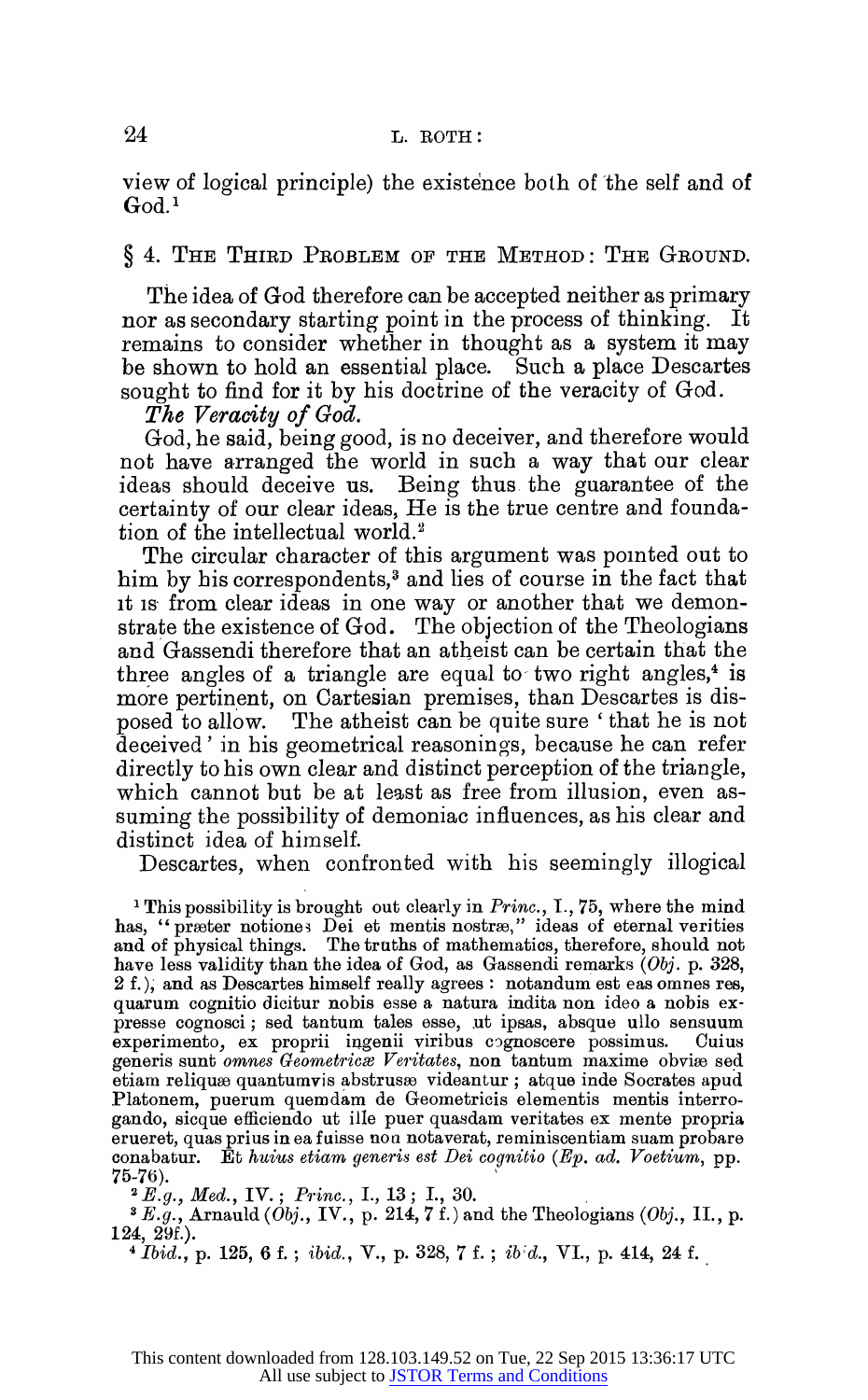**argument by his critics affirmed that they had misunderstood him. It was not, he says, the original concrete elements in knowledge of which he had spoken, but the ' science' that**  was derived from them. Inference is unilateral, proceeding **from point to point; the mind, by giving patient attention to these points as they are discovered, constructs from them long chains of reasoning, and what we call science is not the intermediate links but the end reached by the whole chain. Now, the validity of our final opinions, Descartes argues, depends on the accuracy with which we remember the chain of our reasonings; unless we can be perfectly sure of our memory, we cannot but suspect our results. We cannot in fact put any reliance on thought as continuous and therefore are forced to call in God as auxiliary. Unless therefore we know that God is not a deceiver, we are liable to suspect that our course of reasoning may have been deliberately perverted; that is to say, we have science no longer, but only opinion or persuasion.'** 

**This statement, of course, misses the point of the problem. The problem is not the validity of the end of the chain after it has been fashioned, but that of the fashioning itself of the various discrete elements into the chain. It is little comfort to be assured that our memory has not played us false if we have no reason to trust the original conclusion as we remember it. It is precisely for the reaching of the original conclusion that the necessary means are wanting, and these means are not, nrovided for by the concention of the veracity** 

**1 Med., V.; Resp., II., p. 146, 14-26; Resp., IV., p. 246, 1 f. (where he sums up his reply as " distinguendo scilicet id quod reipsa clare percipimus ab eo quod recordamur nos antea clare percepisse," etc.) and Ep., I., lxxxi., p. 279-280:** 

**" In secunda dicitis, axiomatum clare et distincte intellectorum veritatem**  per se esse manifestam ; quod etiam concedo, quamdiu clare et distincte **intelligentur, quia mens nostra est talis naturee, ut non possit dlare intellectis non assentiri; sed quia saepe recordainur conclusionum ex talibus**  præmissis deductarum, etiamsi ad ipsas præmissas non attendamus, dico **tune, si Deum ignoremus, fingere nos posse illas esse incertas, quantumvis recordemur ex claris principiis esse deductas; quia nem pe talis forte sumus naturae, ut fallamur etiam in evidentissimis; ac proinde, ne tune quidem, cum illas ex istis principiis deduximus, scientiarn, sed tantum persuasionem**  de illis nos habuisse; quæ duo ita distinguo, ut persuasio sit cum superest **aliqua ratio quse nos possit ad dubitandum impollere; scientia vero sit**  persuasio a ratione tam forti, ut nulla unquam fortiore concuti possit; qualem nullam habent qui Deum ignorant. Qui autem semel clare intellexit rationes quæ persuadent Deum existere, illumque non esse fallacem, **etiamsi non amplius ad illas attendat, modo tantum recordetur huius conclusionis, Deus non est fallax; remanebit in eo non tantum persuasio sed**  vera scientia tum hujus, tum etiam aliarum omnium conclusionum, quarum **-se rationes dlare aliquando percepisse recordabitur."**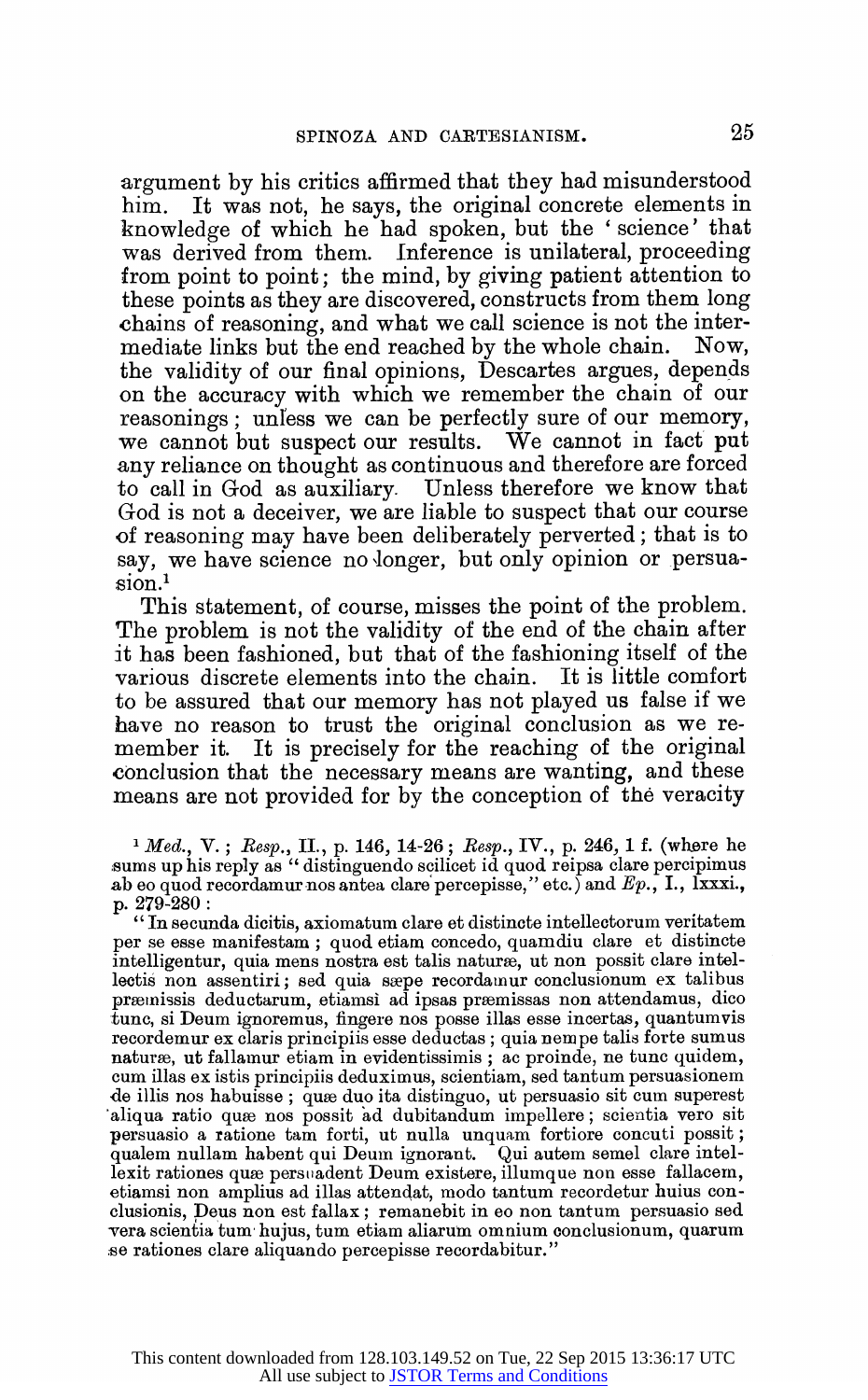**of God, whether according to the critics' interpretation (when it is a petitio principii) or according to Descartes' own (when it burkes the problem altogether). The original crux of the logic therefore remains: how can we build up a whole of knowledge when we have only discrete intuitions with which to build ?** 

**God as Conserving Cause.** 

**Although the doctrine of the veracity of God fails itself to**  provide a solution to the problem, it yet points out, particu**larly in its connexion with human memory, the lines of a**  possible solution. Its application has in fact been too re**stricted. The idea of God must be introduced, not only for the results, but also for the links and connexions, of an infer**ence. Although, we may say, the discrete elements in know**ledge themselves cannot by any manner of means be shown**  to be dependent on the idea of God, yet their association into **a system of science cannot take place witho'ut the assistance of the idea of God. In this way what we have seen to be the fundamental problem of the logic would find its solution.**  God would be conceived of as the 'synthetic unity,' **as it were, in, or through, which the elements of knowledge are fitted into the great syntheses of elements of knowledge**  which we know as the sciences. Without God the elements could not cohere, and there could not be such a thing as **science. The very possibility of the existence of science therefore depends directly on the hypothesis of God. But God exists: therefore science is a possibility and logic has a justification.** 

**This conception is, from the point of view of the Cartesian logic, of the supremest importance. Since the essence of the true idea is its discreteness and distinctness from any other, it follows that any connexions between it and any other idea must be external; and since the essence of science is the perceiving and unification of connexions, some unitary power achieving these connexions must exist. But this power does not reside in the human mind nor can it be allowed to come from the world of objects. We are driven therefore immediately to the transference of the conception of God as a 'conserving cause' in nature to the conception of God as a conserving cause in knowledge.** 

(a) In Nature.

**" The first and most important truth," wrote Descartes to the Princess Elizabeth, " is that God is fromn whom all things depend; whose perfections are infinite; whose power immeasurable; whose decrees infallible." 1 God is the centre of** 

**1 Ep., I., vii., p. 16.**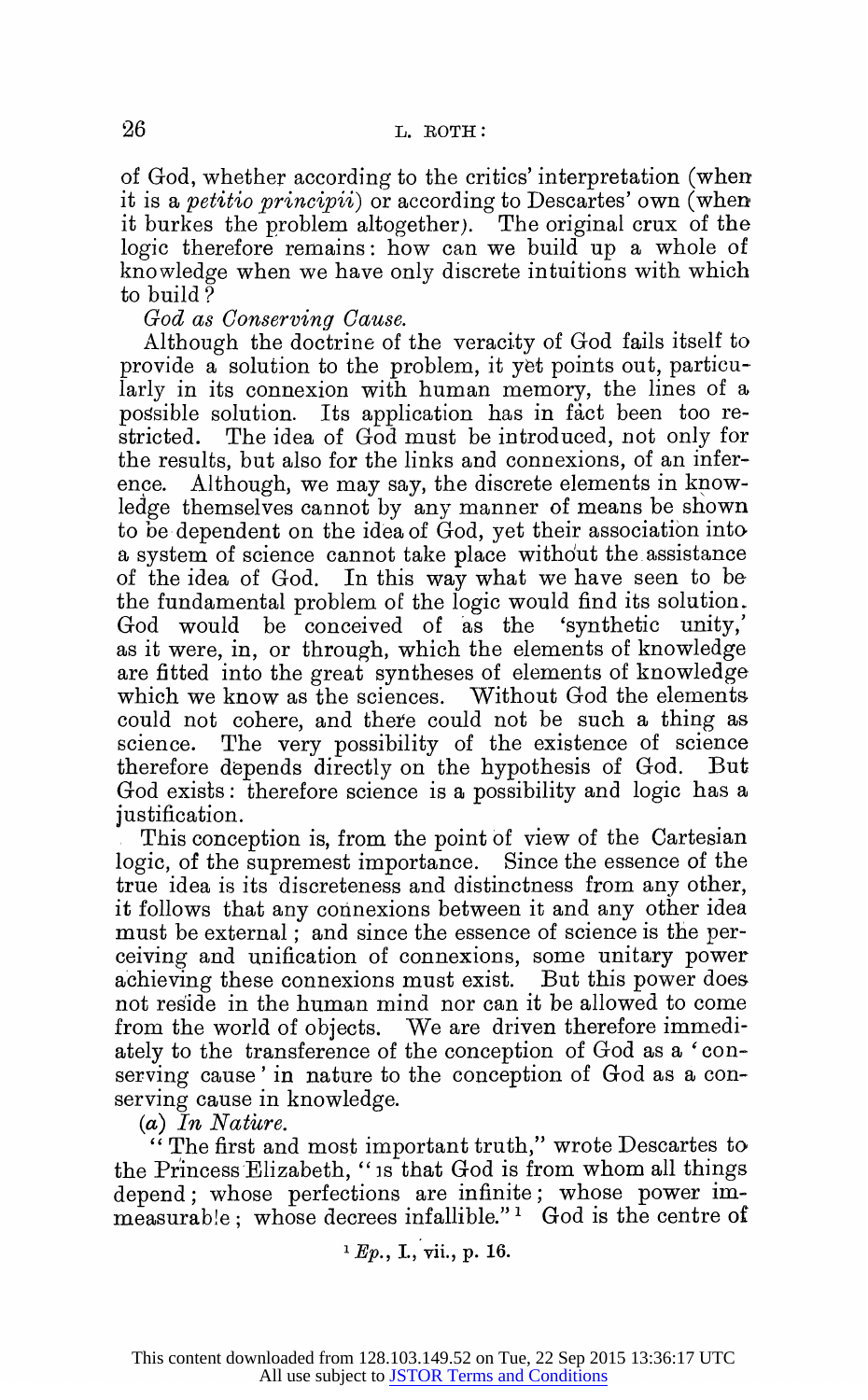**the Cartesian metaphysic and His characteristic is freedom. The will of God is boundless, omnipotent and infinite, competent to effect all things.1 Nothing exists which is not directly dependent upon His transcendent power, because the**  existence of anything independent of Him would imply a **limitation of His omnipotence, i.e., a contradiction in His nature.2 From this it follows immediately that creation was not one final act. Since the characteristic quality of God is will, His characteristic function is creation; to assert that the work of creation is over and done would be to deny God's present activity, that is, deny His existence. The doctrine of one final creation, then, leads to an atheism which sees the passing away of God with the coming into being of the universe. But since God is, then creation is. Creation, therefore,**  must be interpreted as a constant process of conservation,<sup>3</sup> **the act of creation being continually repeated, and that not only in the physical universe, but also in the very volitions and thoughts of men.4 This view of creation as conservation involves, of course, an atomistic theory of time. The continuity of the universe depends absolutely on the continuity of the creativeness of God, not on the inherent connexion of the universe with a continuous time. And so Descartes observes:** 

#### **<sup>I</sup>Med., III., passim.**

**2 . "nec dubium est si Deus cessaret a suo concursu quin statim**  omnia quæ creavit in nihilum essent abitura, quia antequam creata essent **et, ipsis concursum suum praeberet nihil erant. . . . Nec Deus ostenderet potentiam suam esse immensam si res tales efficeret ut postea sine ipso**  esse possent; sed contra illam in hoc testaretur esse finitam, quod res semel creates non amplius ab eo penderent."  $Ep.$ , **II**., xvi., p. 89.

**"Quantum ad liberum arbitrium si ad nos tantum attendamus fateor non posse nos illud non putare independens; sed cum ad infinitam Dei potentiam animum advertimus, non possumus non credere omnia ab illo pendere et proinde liberum nostrum arbitrium imperio eius solutum non esse. Implicat enim contradictionem Deum creasse homines eiusmodi natura ut voluntatis eorum actiones ab eius voluntate non pendeant; quia idem est ac si quis diceret, potentiam eius finitam esse simul ac infinitam finitam cum aliquid sit quod ab illo non pendet; infinitam vero cum**  potuerit rem hanc independentem creare." (Ep., I., ix., p. 25.)

**-Med., III., p. 48, 1. 25 f. ; p. 49, 1. 11.** 

**. . .rationes omnes que Dei existentiam probant, illumque primam esse et immutabilem causam omnium effectuum qui a libero hominum arbitrio non pendent, mihi videri probare illum etiam esse causam actionum**  omnium quæ a libero arbitrio pendent. Non enim demonstrari potest **quod existat, nisi consideretur ut ens summe perfectum; non esset autem**  summe perfectum, siquid in mundo fieri posset quod ab illo omnino non **procederet. Verum quidem est sola fide doceri nos quid sit gratia illa per quam Deus ad beatitudinem supernaturalem nos evehit; sed ex sola naturali Philosophia colligere licet non posse animum humanum vel minimam cogitationem subire quin velit Deus et ab aeterno voluerit ut subiret. (Ep., I., 8; pp. 22-23.)**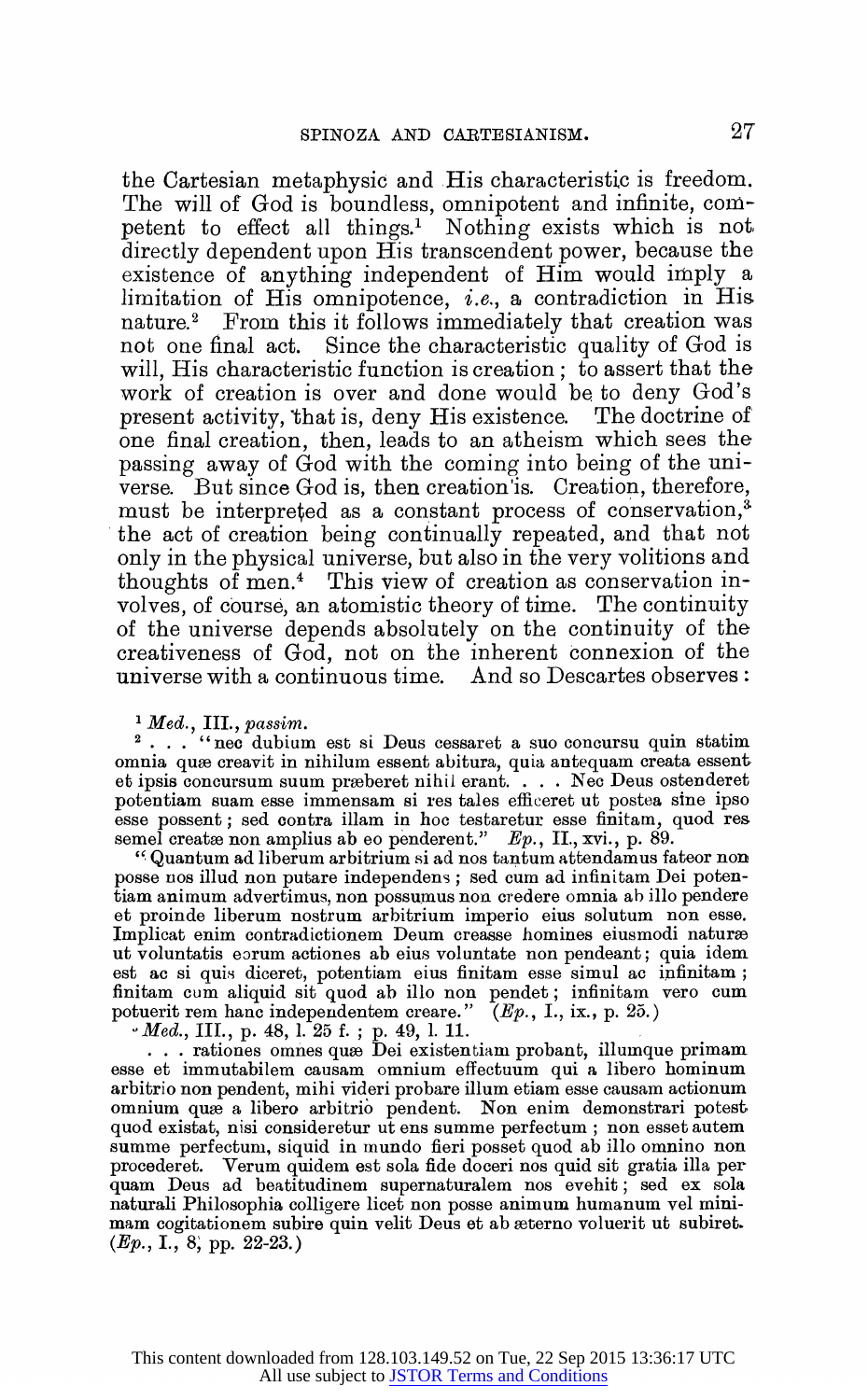**` The mere duration of our life suffices to prove the existence of God ". And adds: " We cannot doubt the truth of this demonstration so long as we observe the nature of time, or of the duration of things; for this is of such a kind that its parts do not depend one upon the other, and never co-exist; and from the fact that we now are, it does not follow that we**  shall be a moment afterwards, if some cause—the same that **first produced us-does not continue so to produce us, that is, to conserve us.** 

**(8) In Knowledge.** 

**The doctrine of conservation, however, which we see to be the direct outcome of the doctrine of the transcendence of**  God, involves more than a discrete time. **positions of the logic reappear. Everything rests on and in the will of God. There are no necessary connexions between things, because there is no necessity; nor can we speak of causation in a world in which God is the sole and immediate cause of everything. And just as there are no necessary or causal connexions between things, so the very word thing**  has lost its meaning. Qualities may conceivably be changed **within the substance and substances themselves may conceivably interchange with one another.2 To deny these possibilities is to deny the divine power; that we cannot understand them is no argument, because the understanding of man is incompetent to fathom the nature and purposes of God. In so far, therefore, as science depends on the observation and discovery of regular sequences, Descartes' insistence** 

**' Princ., I., 21; cf. Med., III., lce. cit. and Resp., V., p. 369, 14 f.-p. 370, 12. For the intirnacy of the connexion between Descartes' doctrines of time and his argument for the existence of God see the Appendix to Resp., II., where the discreteness of the parts of time is the axiomatic foundation of the a posteriori argument.** 

**<sup>2</sup>All these consequences, famous later under the name of Occasionalism, are drawn explicitly in the explanation of the Eucharist in the Reply to**  Obj., IV., cf. e.g., nihil est incomprehensibile aut difficile in eo quod D<sup>3</sup>us **creator omnium possit unam substantiam in aliam mutare**  $\ldots$  **(p. 255, 0-11) . . . ex eo quod dixerim modos absque alia substantia cui insint non posse intelligi, non debet inferri me negasse illos absque ipsa per divinam potentiam poni posse, quia plane affirmo ac credo Deum multa posse**  efficere que nos intelligere non possumus (p. 249, 9-13). This expla**nation is constantly referred to by Descartes in his letters as being one of the attractive features of, his philosophy, cf. e.g., Ep., I., cxiv., p. 367:**  Dicam vero insuper me neutiquam metuere ne quid adversus fidem in **illis occurrat; nam e contra ausim dicere illain rationibus humanis num quam ii,a suffultam fuisse, ac erit, si Principia mea admittantur; maxime vero transubstantiatio quam Calvinistoe arguunt, quasi ex vulgari Philosophia inexplicabilis esset, ex mea est facillime.** 

**Such statements are by no means hypocritical, as has sometimes been supposed, because the explanation given does, as a fact, spring out of the very heart of the system.**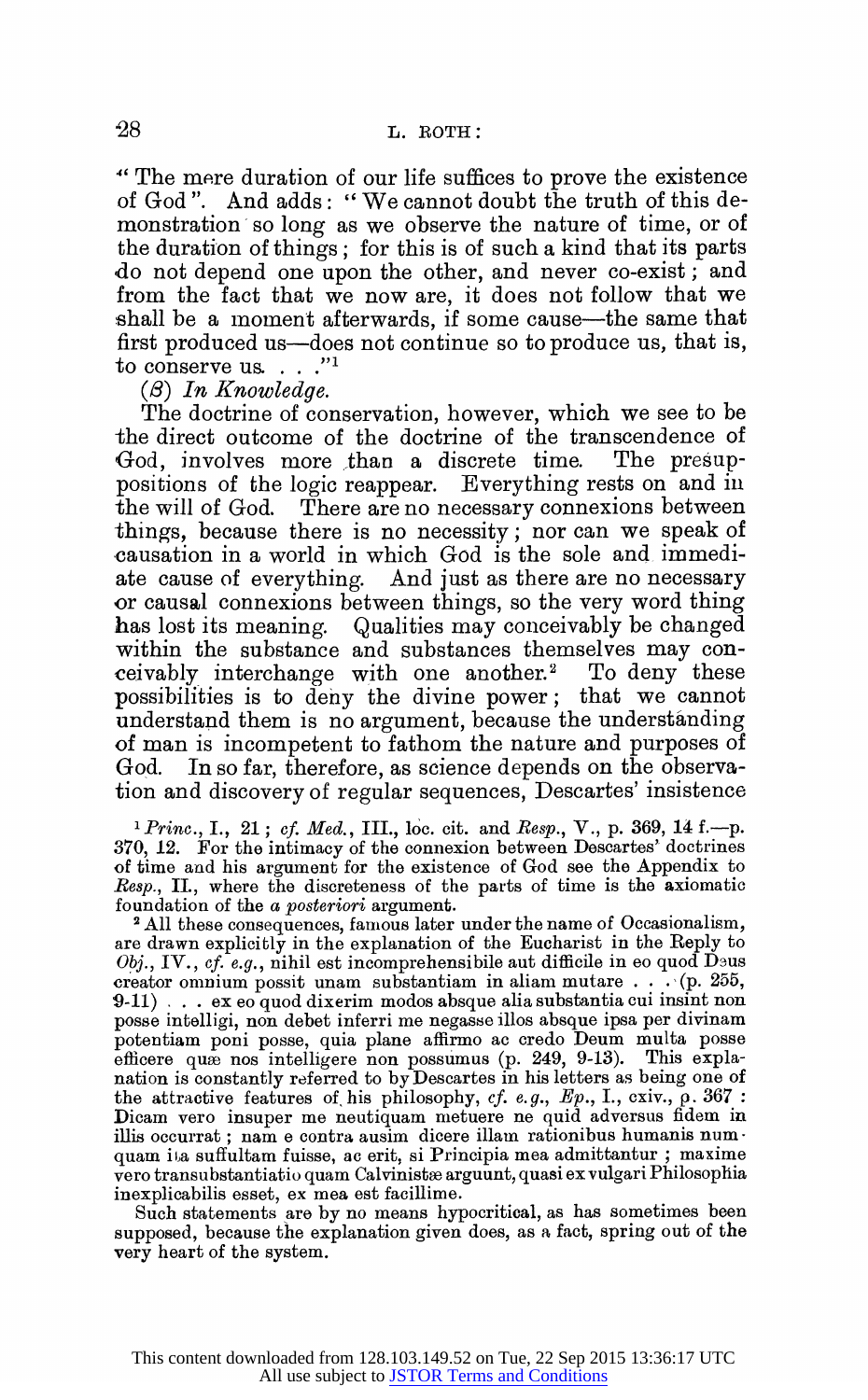**on the omnipotence of God has led to the same intellectual chaos as we have noted before.** 

# $\frac{1}{2}$  5. The Collapse of the Method and the Appeal to **REVELATION.**

**A similar chain of consequences may be traced out in**  Descartes' doctrine of man. When man draws near in order **to investigate the facts of the universe his impotence is manifest from two sides. The world depends so intimately on God as to be beyond all ascertainable law and so beyond all investigation; but even if the world were of such a character as to be open to investigation, man is so imperfect that he could make little use of the opportunity. The feebleness of the powers of man in itself renders him incapable of approaching the works of God, to understand which indeed in their perfection and true limit would demand a divine revelation.'** 

**This insistence on revelation is of course not illogical. Assuming the completely transcendent character of the infinite, it is only through revelation that knowledge can reach down to the finite. Indeed the illogicality is rather the other way. If the finite is so imperfect, the point to wonder-at is that even through revelation it attains and grasps knowledge at all.2 And so Descartes writes in language that, in view of his original starting-point, we can hardly understand: " Thus. if God reveals to us . . . certain things concerning himself which surpass the range of our natural power of intelligence, . . . we shall have no difficulty in believing them, although we may not clearly understand them." 3 But he goes still, further. We must not only believe revealed truths although we do not clearly understand them; we must believe them although we clearly understand to the contrary. " We ought to submit to divine authority," he writes, " rather than to our own judgment, even though the light of reason may seem to us to suggest with the utmost clearness and evidence something opposite." 4 In this one sentence is comprised the fundamental contradiction of his metaphysic. The doctrine of God as transcendent will is fund'amental in his philosophy, yet its implications annihilate the objects of the new logic. God is so perfect that it is only through revelation that we can have knowledge of 'the highest truths; but if truth is in-**  accessible, indeed opposed, to the natural reason, the need for

**IPrinc., III., 1-2 and I., 24.** 

<sup>2</sup> " Est *de natura infiniti* ut a nobis qui sumus finiti non comprehendatur."<br>(*Princ.*, I., 19.)

 $^{3}$  Ibid., 25, cf. I., 28 (end).  $^{4}$  *Ibid.*, 76.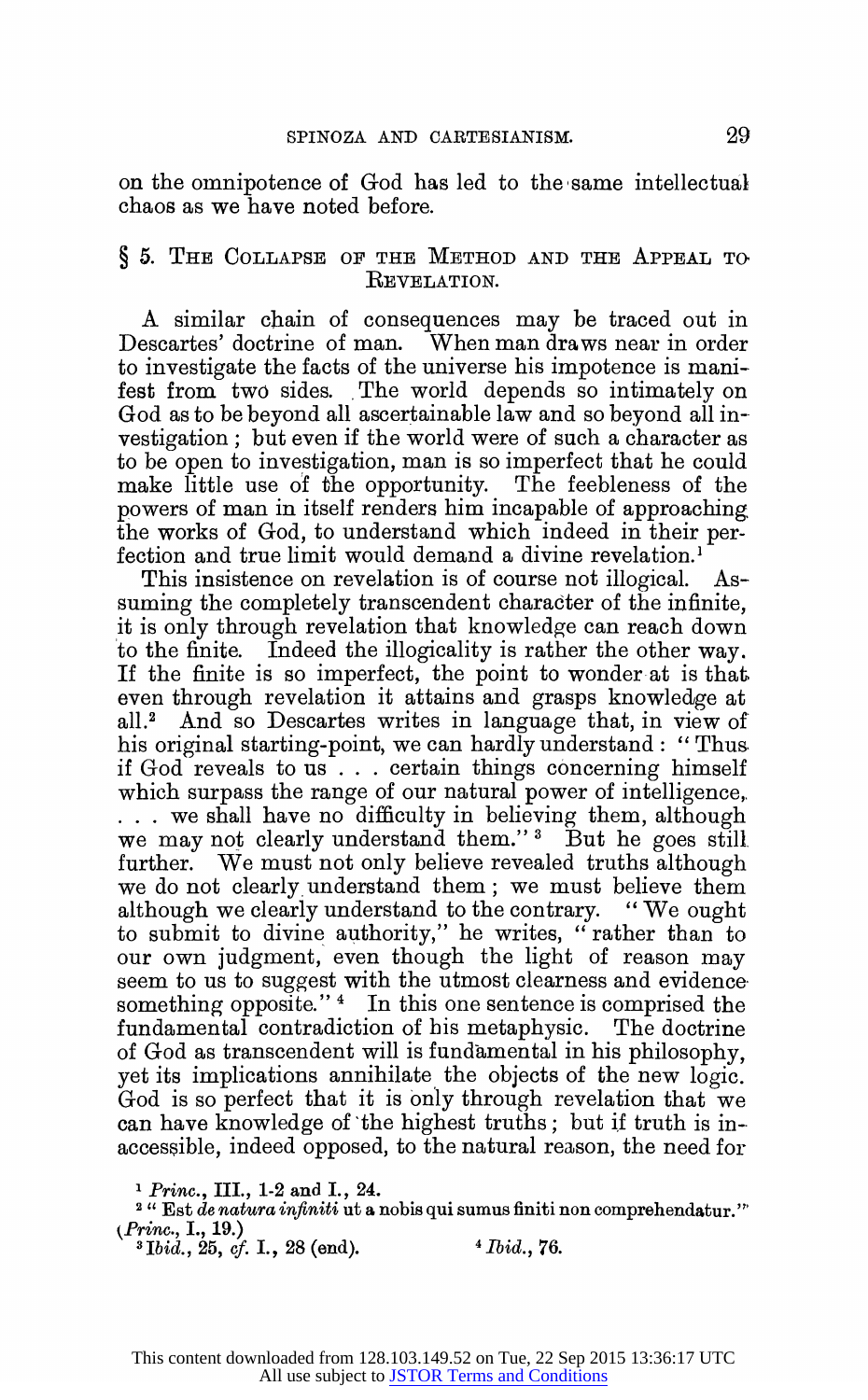**a new logic, or any logic at all, falls to the ground. The form in which Descartes accepted the doctrine of Divine Omnipotence is incompatible with his aspirations for the progress of human thought. The problem is, which to choose; and Descartes with no uncertain voice chooses the former. In order to save a theory about God he is ready to sacrifice his discovery of man.** 

**The incapacity of man to cope with the problems presented to him by nature is increased when we consider the relatively subordinate part played in him by intellect. Although the basis of the Cartesian system is professedly the thinking self, it is not from thought but from will that it sets out. Will is prior to thought. Assent or dissent is the essence of the judgment; in the very act of doubting there is involved a refusal to believe, and refusal is the work of the will.' Compared with the work of the will in thought, that of the understanding is insignificant. The understanding is limited to what it has before it; it cannot pass beyond the imnediately present clear ideas. The will, however, is unlimited; it extends to and embraces everything in earth or heaven; and by thus asserting itself beyond the confines of the understanding drags us into the rash judgments of error.2 Not only therefore is the will an essential element in thinking; it is the essential and the decisive element. It is not to be wondered at then that Descartes calls it, rather than the understanding, the principal perfection of man.3 Will is the primary fact about man as it is the primary fact about God.**  The metaphysical motive of Cartesianism therefore is purely voluntaristic. Understanding in both man and God is over-**.shadowed by the unlimited will.** 

**The contradictions of the logic therefore are not solved but emphasised in the metaphysic. The isolation of the various individual products of intuition is parallelled by the isolation of the parts of time and the simple natures in the created** 

 $1 \text{ } Princ., \text{ I., vi., 34, 39, and } \text{ } Ep., \text{ I. xcix. } (= \text{Notes against a program}),$ **pp. 328-329:** 

**"Quippe ego dixi, eas (= animie proprietates) omnes referri ad duas prancipuas quarum una est pereeptio intellectus, alia vero determinatio -voluntatis, quas noster (= Regius) vocat intellectum et voluntatem; ac deinde illud quod vocavit intellectum dividit in perceptionem et iudicium ;**  qua in re a me dissentit : ego enim cum viderem, præter perceptionem que præquiritur ut iudicemus, opus esse affirmatione vel negation ad formam iudicii constituendam, nouisque sæpe esse liberum ut cohibeamus assensionem etiamsi rem percipiamus, ipsum actum iudicandi qui non nisi **in assensu, hoc est in affirmatione vel negatione consistit, non retuli ad perceptionem intellectus sed ad determinationem voluntatis."** 

**2 Piinc., I., 35; Med., IV.; Resp., V., p. 376, 20 f.** 

**3Frinc., I., 37.**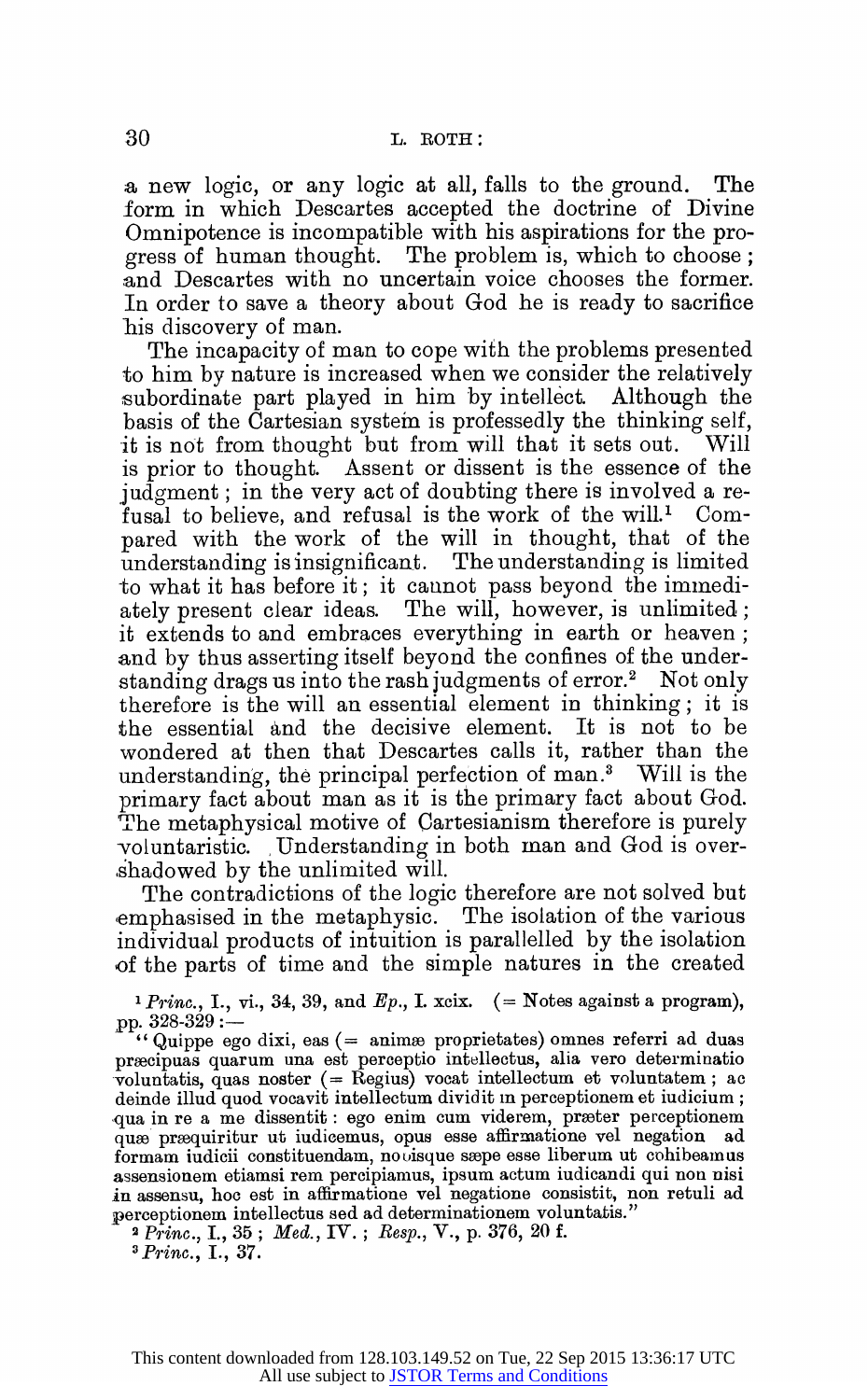**aniverse, and these have their correlates in the isolated volitions and intellections of man. The system is essentially consistent and homogeneous. All finite things are isolated entities proceeding immediately from the direct action of the**  will of God. What is true of the created universe as a whole **is true of the human mind, that is, if one has a right to speak of the 'human mind' at all. As Descartes wrote to a critic who had objected that the whole argument depended on what was meant by time: " It is perfectly clear that no succession in our thoughts, like that in the divine thoughts, can be admitted. We understand clearly that it may happen that I**  exist in this moment in which I think a certain thought and **yet that I should not exist in the immediately following moment in which I should be able to think another thought**  if it chanced that I should still exist."<sup>1</sup> There are then no in**trinsic connexions between things and no connexions between ideas, and no connexions in our thinking. For the pursuit of knowledge then there is one chance only left. If there is a real succession in the divine thoughts, then, we may say, knowledge is possible. The problem of the logic may be solved at the very last by the application to logic of the idea**  of God as a conserving cause, provided that, but provided only, **that, the conservation be conceived of as proceeding by some intelligible principle. If God may be shown to conserve in a way which we can understand, then, although all connexions,**  whether in our thinking or in the created universe, are ex**ternal and are due to God alone, we may yet speak of a rational universe.** 

#### **? 6. THE FINAL RALLY AND THE ETERNAL VERITIES.**

**The most striking form under whicb the problem was attacked by Descartes was that of the validity of the eternal**  verities. The eternal verities are the axioms of thought; **and the problem is, whence do they derive their axiomatic**  character.<sup>2</sup> There are three possibilities. They may be inde**pendent of God; or dependent on Him in such a way that He cannot will their contrary; or dependent on Him absolutely. Of these three possibilities the two former would have preserved for man the hope of achieving knowledge, though the** 

<sup>1</sup> . . . Manifeste cognoscitur successio in cogitationibus nostris qualis in **cogitationibus divinis nulla potest admitti; atqui perspicue intelligimus fieri posse ut existam hoc momento, quo unum quid cogito, et tamen ut non existam momento proxime sequenti quo aliud quid potero cogitare si** 

**me existere contingat. Ep., II., iv., p. 15. <sup>2</sup>Cf. The Eighth Difficulty in the Sixth Set of Objections, pp. 417, 26- 418, 9.**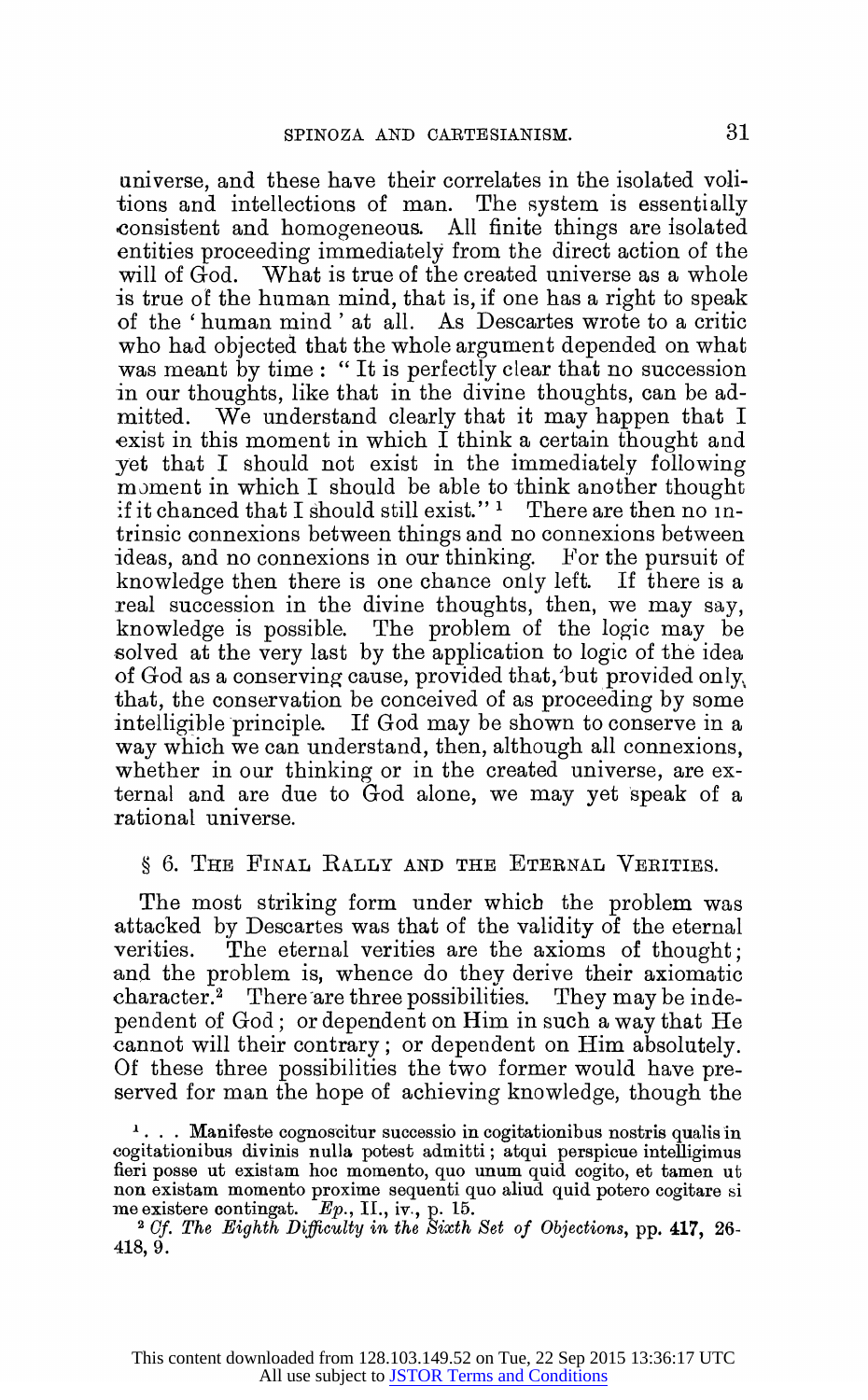**first at least would have been difficult to harmonise with the claims of conventional theology. But Descartes was uncomprising. He chose the third; and with this choice the logic crumbles to the ground.** 

**The point is so important as to merit a closer scrutiny.** 

**" When we apprehend that it is impossible that anything can be formed of nothing," Descartes lays down in the first**  book of the Principia, "the proposition ex nihilo nihil fit **is not to be considered as an existing thing, or the mode of a thing, but as a certain eternal truth which has its seat in our mind and is a common notion or axiom. Of the same nature are the following: 'It is impossible for the same thing to be and not to be at the same time'; 'what has been cannot be undone,' and 'he who thinks must exist while he thinks,' and so with very many other propositions the whole of which it would not be easy to enumerate. But we cannot fail to recognise them when the occasion presents itself for us to do so. . .." I The eternal verities therefore are those fundamental axioms of thought the truth of which is perceived intuitively by the mind and which though overlaid by subsequent prejudice may be considered to be the mind's native equipment in the work of thought.** But these are not the only **verities which are eternal. In the Meditations Descartes had spoken of " an infinitude of particulars respecting numbers, figures, movements, and other such things whose truth is so maunifest and so well accords with my nature that when I begin to discover them it seems to me that I learn nothing new or recollect what I formerly knew ". As an example he had given the case of the properties of a triangle, whose nature, form, or essence, he said, " is immutable and eternal and in no wise depends on my mind ". From the point of view of the logic of the clear idea Descartes was right in making this affirmation, because the adoption of the criterion of clarity and distinctness involves the eternal validity of such truths as are clearly and distinctly perceived, and therefore of the truths of mnathematics quite as much as of the idea of God. Gassendi, however, pointed out that the independent existence of these eternal, immutable, essences and truths was incompatible with the omnipotence of God, since it would posit eternity and immutability apart from the will of God. Descartes in his reply turned the flank of the criticism by affirming that both in regard to their essence and existence, these eternal truths, including the truths of mathematics, are themselves dependent on the unconditioned will of God; God is not bound by them, nor are His actions or thoughts** 

**1 Princ., I., 49.**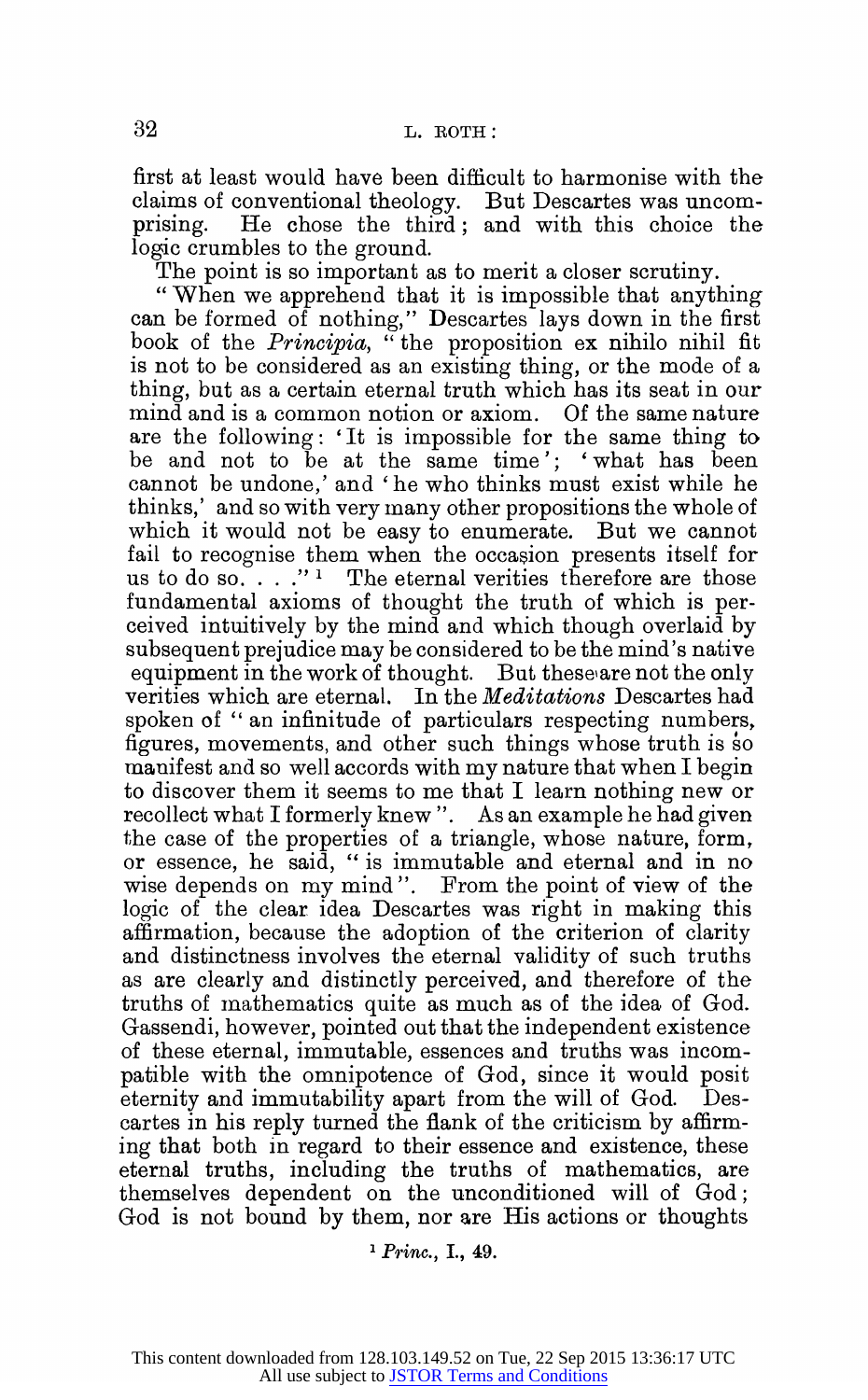**restricted by them. But in order to save their validity he goes on to say that they are in fact valid and eternal because God willed them so to be.' Generalising from this statement we come to the view of knowledge to which we were led as being the only possible answer to the questions of the logic. In the problem of the eternal verities it comes out clearly. God is the conserving cause both of the axioms of thought and of the courses and norms of human investigation. He stands, as it were, as the 'everlasting arms 'in which all things and all thoughts rest. " To one who pays attention to God's immensity, it is clear that nothing at all can exist**  which does not depend on Him. This is true, not only of **everything that subsists, but of all order, of every law, and of every reason of truth and goodness." 2 There is science, therefore, because, and only in so far as, there is a God.** 

**Important passages from the letters confirm this presentation. Eternal verities, geometrical truths, essences of things, are all alike immediate productions of God as efficient and total cause. One cannot ask after the reason for any member of any one of these classes, any more than after that of any**  other. Just as God might have made the essence of a table **different from what it is and just as He might or might not have created the world according to His inscrutable pleasure, so He might have willed that the radii of a circle should be**  unequal to one another; or that the three angles of a triangle **should not have been equal to two right angles; or that contradictory statements should have been true at the same time. The eternal truths are not outside God and recognised by Him as such; they are eternal and true because recognised by Him. If God were not, they would not continue to be; just as they were created at His pleasure, so they depend for their continued existence upon the conservational activity of His will.3** 

**From the point of view of logic, the problem clearly centres round our conception of the nature of the will of God; because our prospect of acquiring knowledge depends obviously on how far we can hope to understand, and, as it were,**  anticipate, the will of God. If we can understand the will **of God, however imperfectly, knowledge may be held to be**  attainable. We may grant that it was the will of God that **called all things and 'all thoughts and all the connexions between things and all the connexions between thoughts,** 

 $2Ibid., VI., p. 435, 22-26.$  See the whole paragraph to p.  $436, 25$ **and cf. p. 432, 9-18.** 

<sup>3</sup> Ep., I., ex., p. 351; I., exii., p. 359; I., exv., p. 372; II., eiv., p. 341.

**3** 

**BRes., V., p. 380, 1-13.**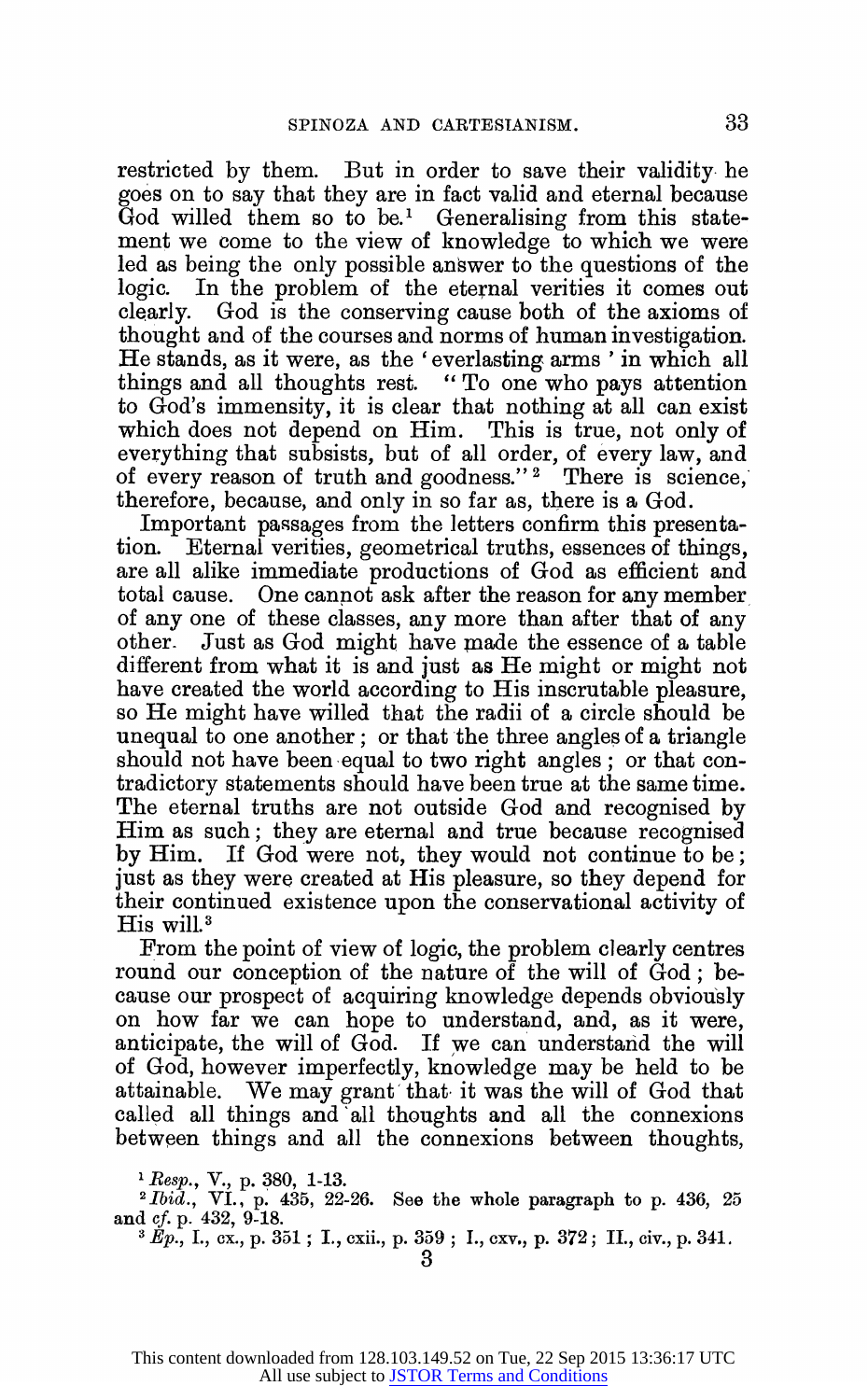**into being, if only we can catch a glimpse into the working of that will. What, we may ask, is the relation of the will of God to the intellect of God, and what the relation between the intellect of God and the understanding of man ?** 

**To the former question Descartes gives an answer which, from the point of view of the building up of human knowledge seems to be satisfactory. The intellect of God and the will of God are one; God understands what He wills and wills what He understands, by one simple, indivisible, action. The universe, therefore, is not, it would seem, a chaos, because the will of God is, as it were, intellectualised.1** 

**That this precisely was not Descartes' meaning is clear not only from a general consideration of his philosophy but from a stricter examination of contexts.2 His aim was not to intellectualise the will of God, but to voluntarise His intellect. The intellect of God is one with His limitless will. The eternal truths do not radiate from God as rays from the sun, so that from- them we might be able to infer somewhat of the nature of God and the course of His will; but each individual one is a separate creation without any intelligible or necessary content in itself or connexion with any other.**  Even assuming then that the human intellect were by nature **capable of the investigation of the universe (and we have seen that it is not), it would be met at every step by, as indeed in the final analysis it draws its own strength from, a power, which, as far as man is concerned, is completely a-rational; and which, for anything man can understand to the contrary, may be definitely irrational. Descartes presses this view so far as to say that the very logical necessity of the axioms of thought proves that they do not partake of the essence of God,' because if they did, they would partake of His incomprehensibility as well.3 The very presence then** 

**<sup>1</sup>Cf. Saisset's essay on Le Dieu de Descartes in Essai de Philosophie** 

**Religieuse (Paris, 1859), pp. 37-38. <sup>2</sup>The stress of the passages is not on the fact that God's will works in accordance with the demands of intellect but that the activity of God is not complex, as in the case of man, but simple. "Nullo modo Deum sentire putandum est sed tantummodo intelligere et velle; neque hoc ipsum ut nos per operationes quodammodo distinctas, sed ita ut per unicam semperque eandem et simplicissimam actionem omnia simul intelligat, velit et operetur" (Princ,, I., 23). This is brought, out very clearly in Spinoza's account, where the unity of intellect and will of God is a corollary from His simplicity (Princ. Phil. Cart., I., 17).** 

**3 .. .quia mathematicas veritates perfecte comprehendunt non vero existentiam Dei, minime mirum est, si non credant illas ab hac pendere. Sed contra iudicare deberent quod, quandoquidem Dei potentia intellectus humani terminos excedit, istarum autem veritatum necessitas cognitionem nostram non superat, sequatur illas esse minus quid et potentiae huic incomprehensibili subordinatas. Ep., I., cxii., p. 359.**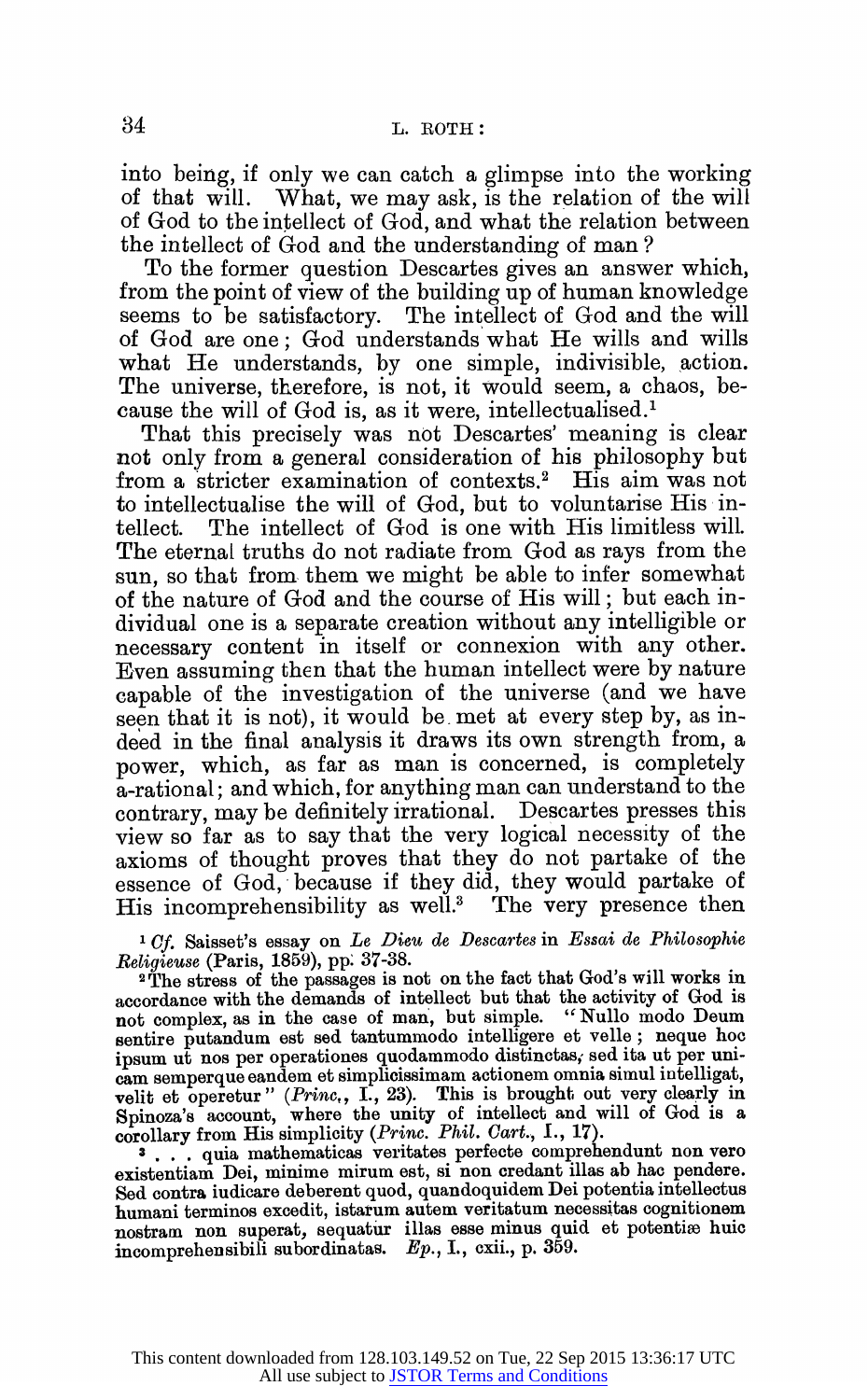**of what we call reason is a sign of the absence of the essence of God. By insisting on the transcendence of God, Descartes has overreached himself. God, howbeit, conceived as conserving cause, is so transcendent that His ways are unintelligible; and rational knowledge completely disappears.** 

# **? 7. THE RESULTING SCEPTICISM.**

**The argument we have been discussing is, apart from its unfortunate close, only another example of the circular character of any argument in which the Cartesian God is concerned. We know nothing of God except through the aid of eternal verities, and it is therefore a glaring contradiction to treat them as dependent on- His will. Descartes is brought back again and again to the original 'discrete' idea, All attempts to solve the original and primary difficulty of the logic have failed and we may now study it in its fullest consequences.** 

**If thought cannot cohere'with thought in the individual mind, then individual mind cannot accord with other individual minds; the unity which we deny to exist within the one, cannot spring up miraculously between the one and other ones. What appears to one man to be true may not be true for others, because confined as the individual is**  within the bounds of his own 'clear and distinct' idea, he **can know and can pretend to know nothing about the 'clear and distinct' ideas of others. Even within the individual's own mind the clear idea brings with it no compulsion, for of his free will he may refuse to give it assent; I but if that is so within himself, how can he dream of its exercising compulsion both in himself and in another? There is then no cogency in argument and no universal truth. The very idea of God is itself the fruit of a merely personal speculation. "For my part," writes Descartes to an anonymous correspondent, " I would venture to say that I have found one proof which completelv satisfies me and from which I know that** 

<sup>1</sup>" Atque hic dicam me numquam negasse quin positiva hee facultas **esset in voluntate. Contra enim existimo eam adesse non solum quoties voluntas determinat se ad istud genus actionum in quibus nullo rationis**  pondere in ullam potius quam in aliam partem inclinatur, sed etiam in **omnibus eius aliis actionibus; ita ut voluntas numquam se determinet, quin illam exerceat; eousque ut etiam cum evidentissima aliqua ratio nos ad aliquid inclinat, licet moraliter loquendo vix possimus contrarium facere, tamen absolute loquendo possimus; est enim semper nobis liberum, abstinere a prosequendo bono aliquo quod sit nobis clarissime notum aut ab admittenda veritate quapiam evidente; modo solum cogitemus bonum esse hoc ipso testari arbitrii nostri libertatem." Ep., I., cxii., p. 360 (to Mersenne). Cf. p. 30, n. 1.**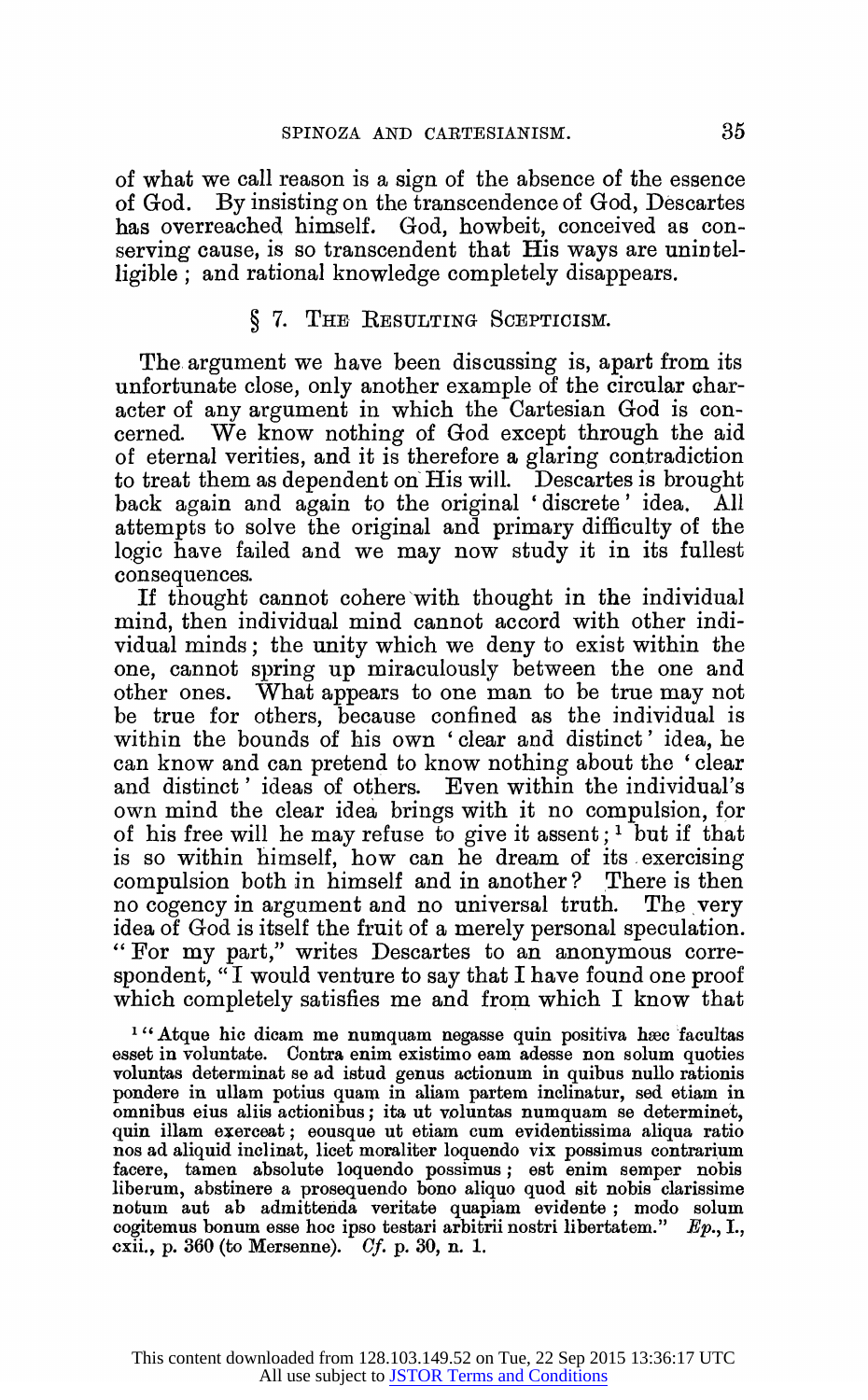**God is with inore certainty than I know the truth of any proposition of geometry, but I do not know whether I can, make another understand it in the same way." I And this same note precisely is struck in his remarks to his intimate correspondent, almost philosophical confessor, Mersenne: 'K. . At least I consider that I have found an argument by which metaphysical truths may be demonstrated more evidently than any propositions of Geometry.. I say this in accordance with my own opinion; for I do not know whether I can convince others of it." 2 This repeated statement, it may be said, was made only 'in his haste,' when he found that his demonstrations were not so generally accepted as he had expected. But in fact it is a direct consequent from the original premises, and if Descartes had not made it expressly himself, we would have made it for him.3 If to be true an idea inust be discrete, then the communication of knowledge is as impossible as its discovery.** 

**Conclusion; Knowledge and the Discrete Idea.** 

**So the rationalism of Descartes resuilts in a complete scepticism. 'Good sense or Reason,' may be, as the opening paragraph of the Discourse affirms, 'by nature equal in all men'; but it is also particular and individual to each man. 'Diversity of opinion' does not proceed from some men being 'more rational' than others, but from their being, if one may say so, differently rational from others. Descartes' very insistence on the fact of the individual possession of truths has led him to the explicit denial of a universal truth.** 

<sup>1</sup> Quod ad me attinet ausim dicere me invenisse unam quæ mihi penitus satisfaciet et ex qua certius scio Deum esse quam Geometricae ullius **propositionis veritatem; sed nescio an possem efficere, ut illam eodem modo quilibet intelligat ac ego. . . . Ep., II., ciii., p. 334.** 

**2. . . Saltem puto me invenisse rationem qua veritates metaphysicae**  demonstrari possint evidentius quam propositiones queevis geometricae. **Hoc quidem secundum sententiam meam dico;, nam nescio utrum id aliis suadere potero. Ep., H., civ., p. 340.** 

**3 A very similar criticism was made by Leibuiz. " Cartesii ratiocinatio de Entis perfectissimi existentia supposuit Ens perfectissimum intelligi**  posse, sive possibile esse. Hoc enim posito quod detur eiusmodi notio, **statim sequitur existere illud Ens, quoniam ipsum tale finximus ut statim**  existentiam contineat. Quaeritur autem an sit in nostra potestate tale **Ens fingere, sive an talis notio sit a parte rei, clareque ac distincte sine contradictione intelligi possit. Dicent enim adversarii talem notionem Entis perfectissimi sive Entis per essentiam existentis esse chimaeram. Nec sufficit Cartesium provocare ad experientiam et allegare quod idem eiusmodi in se clare distincteque sentiat, hoc enim est abrumpere, non absolvere demonstrationem, nisi ostendat modum per quem alii quoque ad eiusmodi experientiam venire possint; quotiescumque enim inter demon** $standardum$  experientias allegamus, debemus aliis quoque modum ostendere faciendi eandem experientiam. . . ." Stein, Leibniz und Spinoza (Berlin **1890), p. 282.**